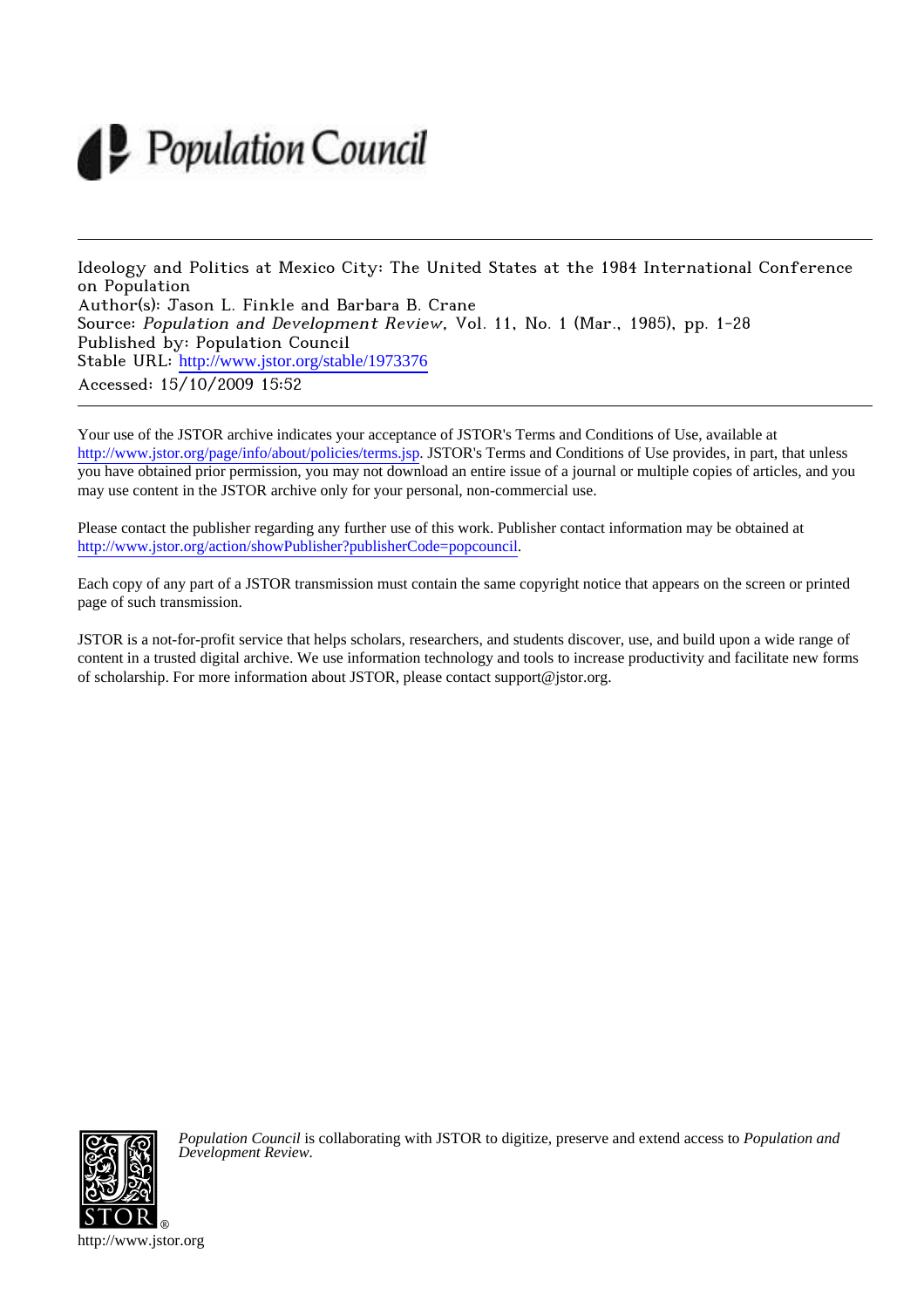# **Ideology and Politics** at Mexico City: The United States at the 1984 International **Conference on Population**

Jason L. Finkle Barbara B. Crane

As the international community has observed time after time, UN conferences often depart from scenarios written for them in advance. In 1974, the World Population Conference at Bucharest turned into an ideological confrontation over the structure of the international economic order, with population issues pushed into the background.<sup>1</sup> Only after difficult negotiations was a compromise reached on a World Population Plan of Action with new provisions stressing the interrelations between population and development and the international economic system.<sup>2</sup> A decade later, in order to review progress under the 1974 Plan and make recommendations for its further implementation, the UN convened a second global conference in Mexico City.<sup>3</sup> This time, the developing countries were in a different frame of mind. They no longer spoke of international population assistance as racist, genocidal, or imperialistic, or accused Western nations of advocating population control as a substitute for foreign aid. More and more, the poor nations had come to realize that problems of rapid population growth, infant and child mortality, urbanization, and migration must be addressed, with or without major transformations in the world economy.

At the conclusion of the Mexico City deliberations, the delegations reached agreement on a Declaration and a lengthy set of Recommendations that were in close accord with the draft submitted by the Preparatory Committee.<sup>4</sup> While generally couched in cautious and diplomatic language, the Mexico City Recommendations included a strong endorsement of the principle that governments should, "as a matter of urgency," make family planning services "universally available."<sup>5</sup> In the Declaration, governments expressed their concern about global population trends and stated that "social and population pressures may contribute to the continuation of the wide disparity in welfare and the quality of life between developing and developed countries."<sup>6</sup> The Declaration and Recommendations were widely regarded as a major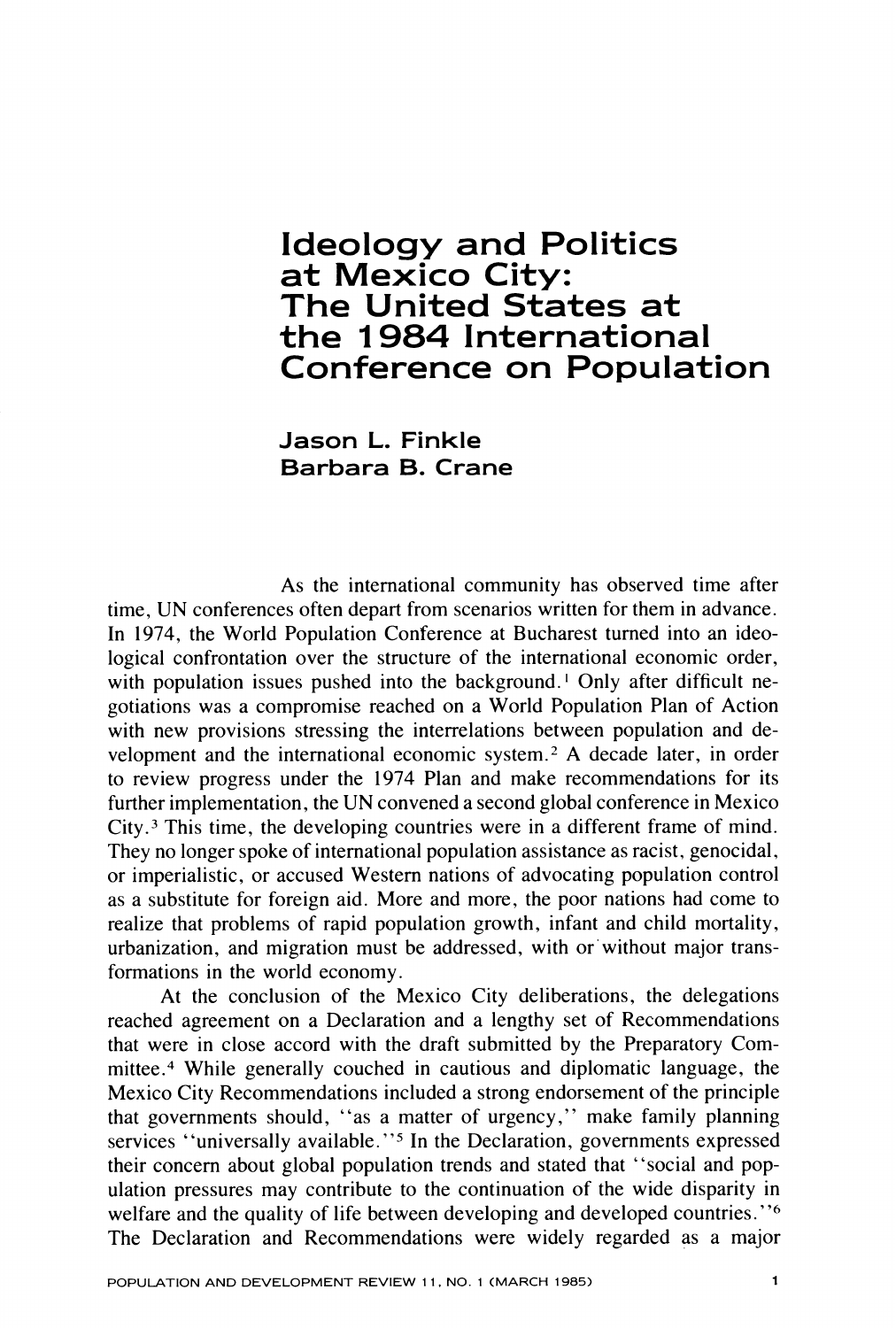achievement for UN officials and members of the international population community, who had worked for years to develop awareness of demographic problems and of what can be done to alleviate them.

Notwithstanding these accomplishments, the deliberations at Mexico City, like those at Bucharest, once again failed to conform to the calculations and expectations of conference planners. UN officials and experienced observers did not expect a conference without controversy; what did come as a surprise was the extent to which it was dominated by conflict over the position taken by the United States. On a number of points, this position was at sharp variance with the draft Recommendations that had been formulated just a few months earlier with active US participation. Both in its analysis of the demographic situation and in its policy prescriptions, the US position seemed to challenge some of the basic assumptions underlying national and international population programs.<sup>7</sup> Replacing the previous emphasis on the need for vigorous government programs to reduce the rate of population growth, the new US position asserted in a formal policy statement that: "population growth is, of itself, a neutral phenomenon." The statement further contended that those developing countries experiencing population pressures should reduce government interference in their economies in order to promote economic growth and thereby reduce fertility. With regard to abortion, the position was much more restrictive than previously; not only should US funds not be used for direct support of abortion-related activities, but they should be withheld from organizations using others' resources for these purposes. The US delegation also raised strong objections to language in the draft Recommendations pertaining to disarmament and to settlements in occupied territories.

At Mexico City, many delegates and observers concluded that the Americans were guided more by broad ideological aims and short-run political considerations than by a genuine interest in the demographic substance of the conference. It was not only the policy position of the United States that led to this conclusion, but the process by which the position was developed, the selection of the US delegation, and the delegation's confrontational behavior during the conference. In important ways, the United States contributed more than any other single country to the politicization of the conference.

The irony of this situation was readily apparent to those who had participated in the Bucharest conference, where it was the United States that had been most seriously offended by the Third World introduction of North-South economic issues. At Bucharest an international political coalition had used the conference as an opportunity to express its ideological values and interests and display new-found influence; by contrast, at Mexico City it was a new coalition in American politics that seized a similar opportunity. In both cases, the coincidence of the timing of the conference with unrelated political eventsthe Sixth Special Session of the UN General Assembly in April 1974 proclaiming the New International Economic Order and the US presidential election campaign in 1984—probably magnified the impact of the new forces and made it more difficult to foresee their longer term significance.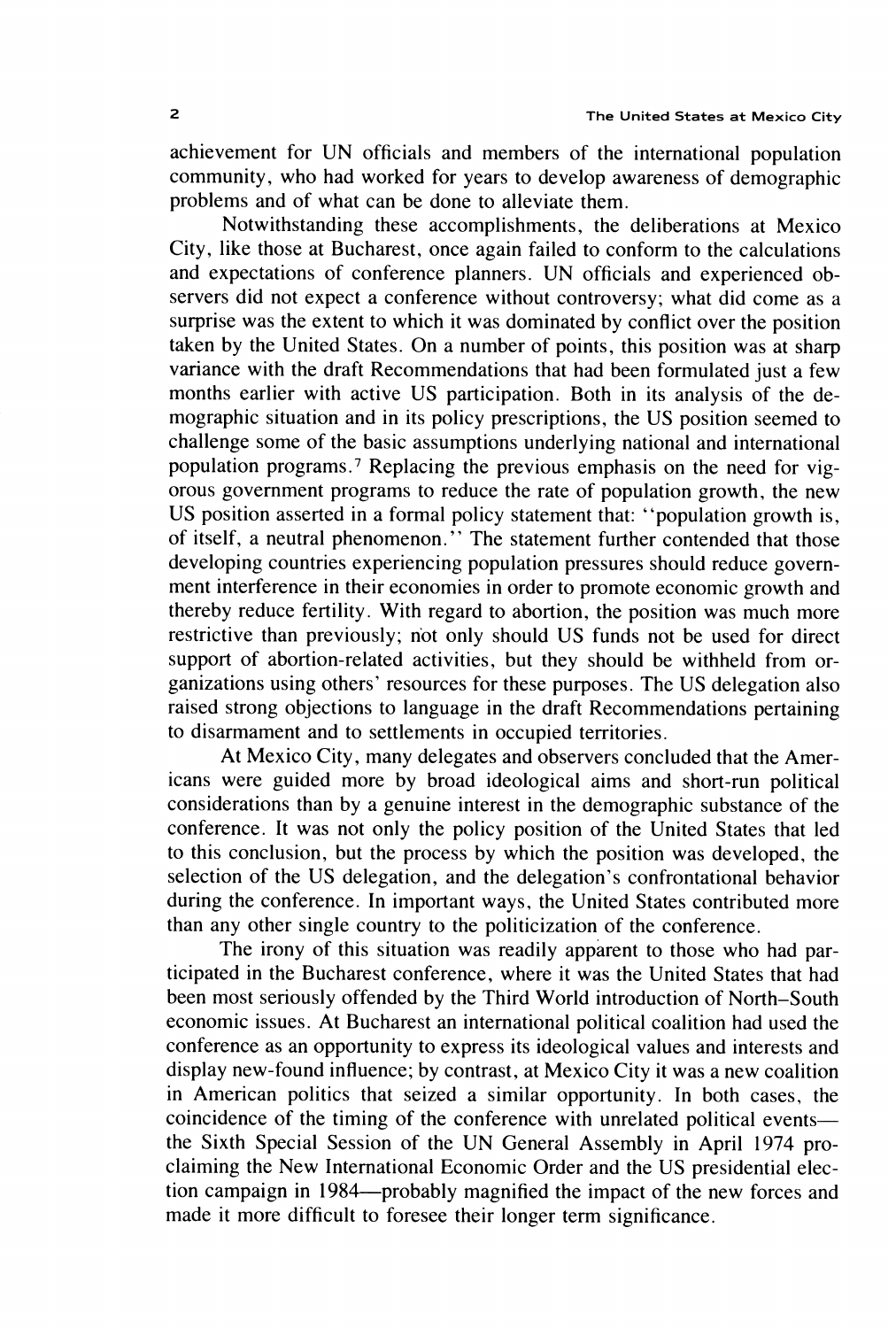An important difference between the two conferences, however, was that the developing countries had a much greater influence on the Plan of Action adopted at Bucharest than did the United States on the Recommendations adopted at Mexico City. While the United States captured attention, and while its position may have consequences beyond Mexico City, the final Recommendations of the conference itself nevertheless only partially accommodated US preferences.

In order to explain the role and impact of the US at Mexico City in this article, we (1) examine why North-South economic issues played only a minor role at Mexico City compared with Bucharest; (2) consider how the planning and organization of the conference served to emphasize consensus on most issues, while simultaneously highlighting the discordant behavior of the US delegation; (3) summarize the US position and discuss the reaction at the conference to it; and (4) analyze the domestic political origins of the position. Lastly, we comment on the potential significance of the new US policy and the conference for international population policies and programs.

# The political environment of the conference

In the years of planning for Mexico City, one of the greatest fears of its organizers was that a North–South confrontation would recur, not only diverting attention from the primary purposes of the conference, but also weakening the population movement itself. This fear did not materialize, as the only attention to North-South issues at Mexico City was given by some Third World delegations in their formal statements at plenary sessions and a few amendments to the Recommendations intended to draw attention to such Third World economic concerns as the debt crisis. The major reason why the Mexico City conference did not become caught up in North–South issues was that the political climate had changed radically since the Bucharest conference in 1974. At that time, tensions between the advanced industrialized countries and the Third World were at their peak. Inspired and led by the OPEC nations, which were exploiting their new-found control over oil prices, developing countries were attempting to unite in a collective effort to restructure the world economy. The rationale and goals of this effort were outlined in the Declaration and Programme of Action for a New International Economic Order (NIEO) adopted in the Sixth Special Session of the UN General Assembly in April 1974.<sup>8</sup> High on the NIEO agenda were trade preferences, commodity price stabilization. restructuring of the international monetary system, debt relief, increased development aid, and greater regulation of multinational corporations and foreign investment.

The optimism among Third World leaders that significant gains could be made on these issues was short-lived, however. While the economic gap between developed and developing countries was still vast, North-South confrontation at the political level had greatly diminished by the early 1980s. Severe economic difficulties in the advanced countries, and the election of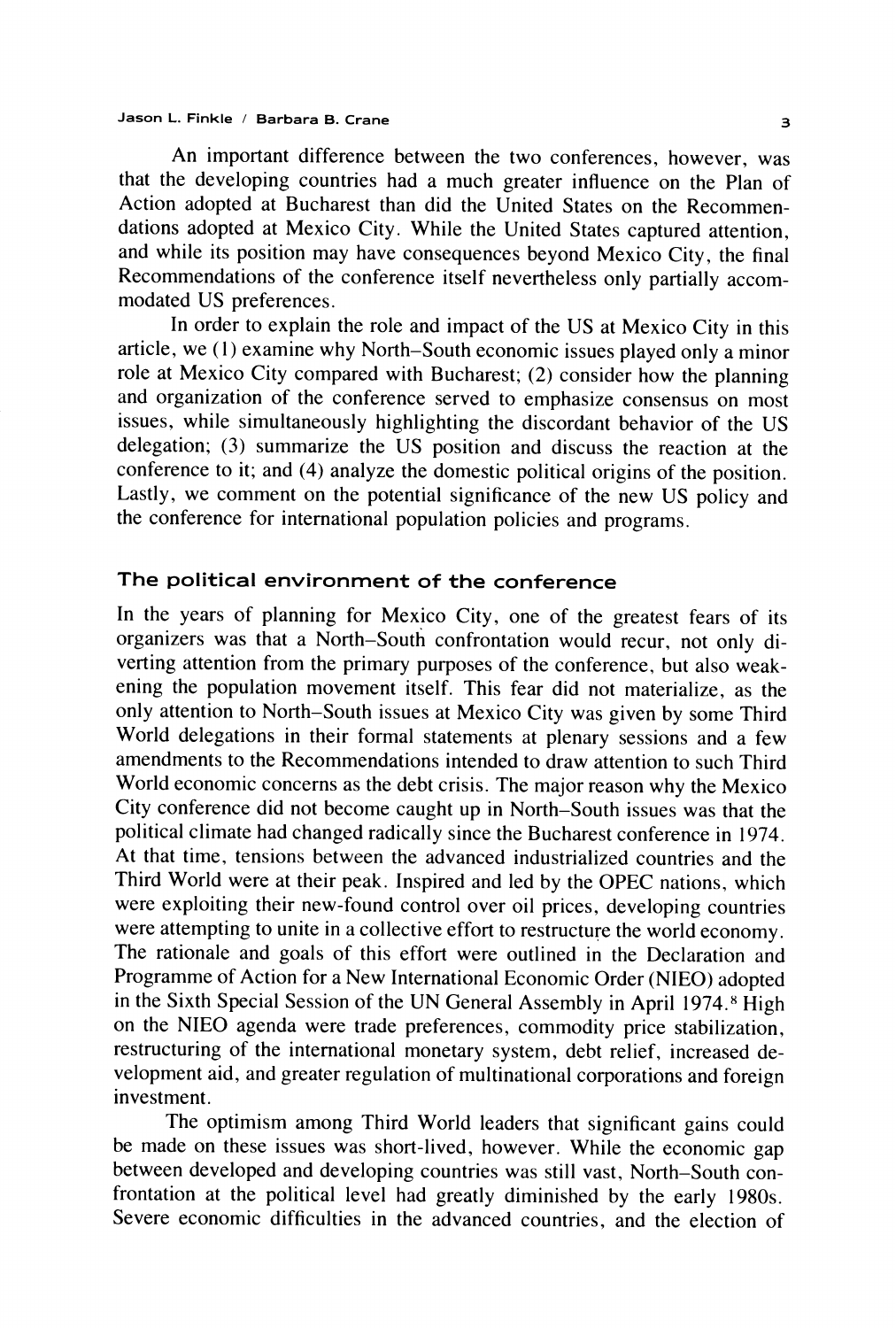more conservative governments in the United States, Great Britain, West Germany, and other Western nations had the effect of discouraging Third World initiatives. OPEC no longer wielded power on behalf of the Third World, or even its own members. Other attempts to establish commodity cartels had proved impossible to sustain.

Equally important were changes in the developing countries themselves. Throughout the 1970s, economic differences among them became increasingly pronounced, leading to differences in their foreign policy objectives and an end to a "trade union" mentality. Significantly, those experiencing the fastest economic development were East Asian and Latin American countries, whose strategies of encouraging foreign investment and export-oriented growth were least in tune with the ideological orientation of the NIEO. To gain economic concessions from the West, they found it increasingly advantageous to pursue bilateral or regional approaches rather than the global strategy associated with the NIEO.<sup>9</sup> By 1984, changes in government or in the prevailing philosophies in many leading developing countries (including India, Mexico, Algeria, and China) were causing them to pursue more pragmatic and market-oriented development strategies. Moreover, most Third World countries had relatively high levels of indebtedness to the West, which had the effect of making them more cautious in their international political posture.

Beyond these changes in the overall political climate, perhaps the critical reason why the developing countries were not interested in using the conference as a platform for pursuing other political aims was that they supported the objectives of the conference. Much more than they had ten years earlier, the developing countries perceived the desirability of addressing population issues at the international level. While the depth of support in developing countries for population control programs was still open to question, in most countries members of the political and technocratic elites recognized the interrelations between population and development. They were at least receptive to the need to gather and analyze demographic information, make family planning services more widely available, and consider how policies and programs aimed at affecting fertility, mortality, and migration might enhance their country's economic development and social welfare objectives. All of these tasks, especially in a time of severe financial straits for many developing countries, would be facilitated by increasing international assistance and strengthening relevant international agencies.

This change in outlook on the part of a number of developing countries was particularly marked in countries of sub-Saharan Africa and in China, Algeria, and Brazil—countries that at Bucharest had been much more interested in raising economic and political issues than in addressing the population issues on the agenda. Noting that only three African countries before 1974 had population policies, Dr. Fred Sai of Ghana has commented on the rapid changes that have overtaken Africa in the last five years.<sup>10</sup> Just a few months before the Mexico City conference, African economic ministers endorsed the Kilimanjaro Programme of Action on Population, which called for "effective programmes to reduce current high levels of fertility and mortality. . . . "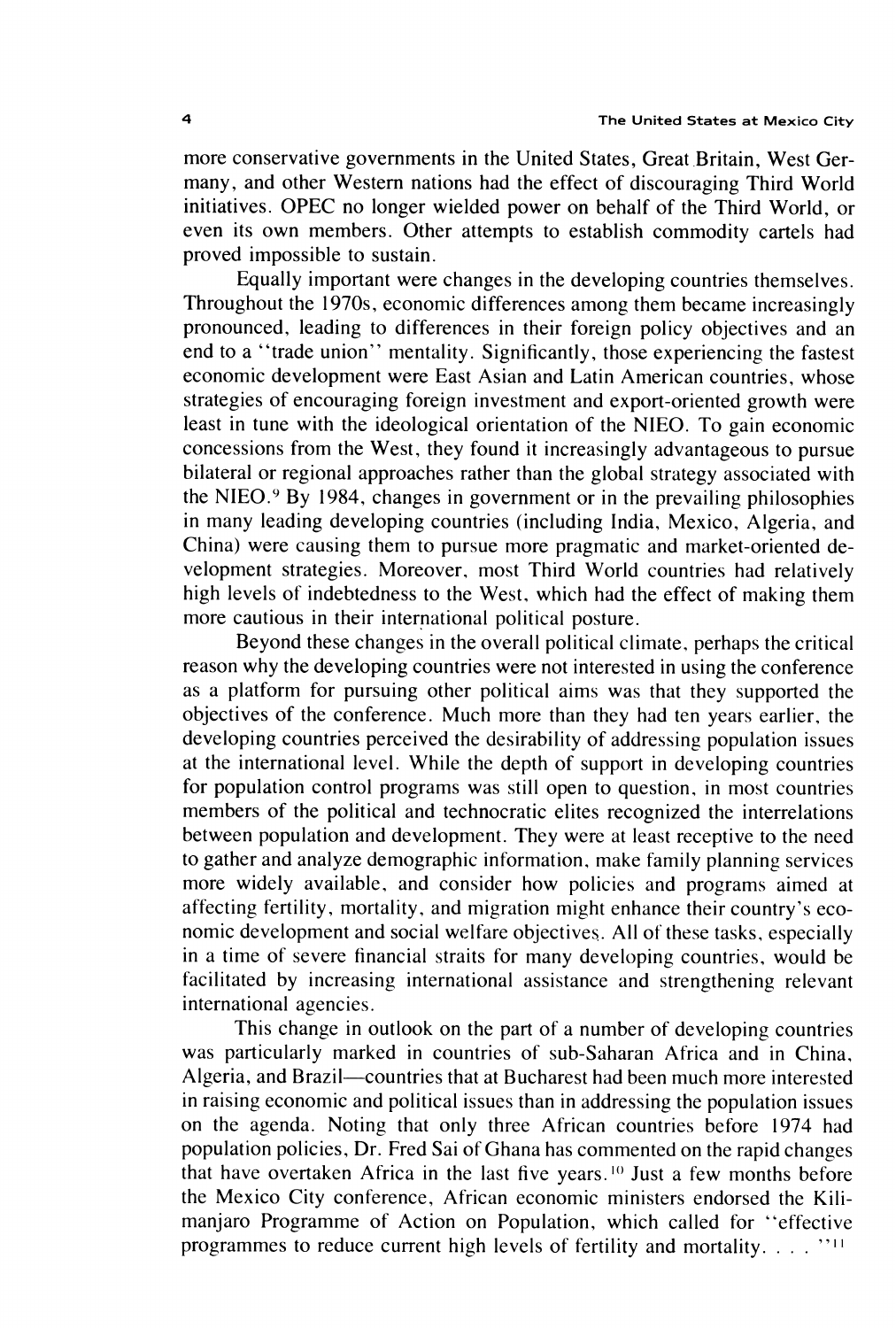Similarly, China came to Mexico City prepared for a serious discussion of population issues. China has had the most vigorous family planning program in the world, with a policy since 1979 of promoting one-child families in order to stabilize its population.<sup>12</sup> At Mexico City, the Chinese delegation of 27 people was the largest from any country and was a highly visible presence. Rather than pursuing unrelated political or ideological objectives or attacking the superpowers, as it had done at Bucharest, the Chinese delegation seemed more bent on convincing those at the conference both of the magnitude of the problems China faces and of its determination to promote family planning.<sup>13</sup> The delegation was particularly sensitive to charges of widespread coercion in the Chinese family planning program and firmly maintained that coercion in any form was "strictly forbidden."<sup>14</sup> China's posture at the conference clearly reflected the declining influence of Maoist ideology in the decade since Bucharest.

Typical of the changes that had taken place in a number of developing countries in the past decade, Algeria and Brazil—two leaders of the Third World at Bucharest-revealed a much more positive attitude toward family planning. In each case, the shift was a product of growing economic pressures combined with changing leadership priorities.<sup>15</sup> The willingness of Algeria and Brazil to work within the conference agenda at Mexico City was also consistent with their less confrontational stance in other recent international forums.

Changes in the global political and economic environment in the decade from 1974 to 1984, as well as in the population policies of leading developing countries, caused North-South issues to remain in the background at Mexico City. Yet, as at all international conferences, the potential for any number of other issues to arise was great. The politics of the Middle East, Southern Africa, and East-West relations have been known to seriously disrupt UN meetings on even the most technical of subjects. Many of the population issues on the agenda at Mexico City, moreover, were themselves capable of evoking intense responses—for example, the desirability of quantitative demographic targets for family planning programs, the role of incentives, and policies concerning international migration and refugees. While political differences were inevitable, careful planning and organization by the UN secretariat, aided by members of the international population community, helped to contain most of these differences.

# The planning and organization of the conference

The United Nations Fund for Population Activities and the UN Population Division, which shared responsibility for preparations for the Mexico City conference, devoted much time and effort to both the political and the technical dimensions of these preparations.<sup>16</sup> Officials of these UN agencies had a major stake in the success of the conference. It was at their initiative, with support from Third World governments, that the decision was made to hold a second global conference on population (rather than, for example, a special session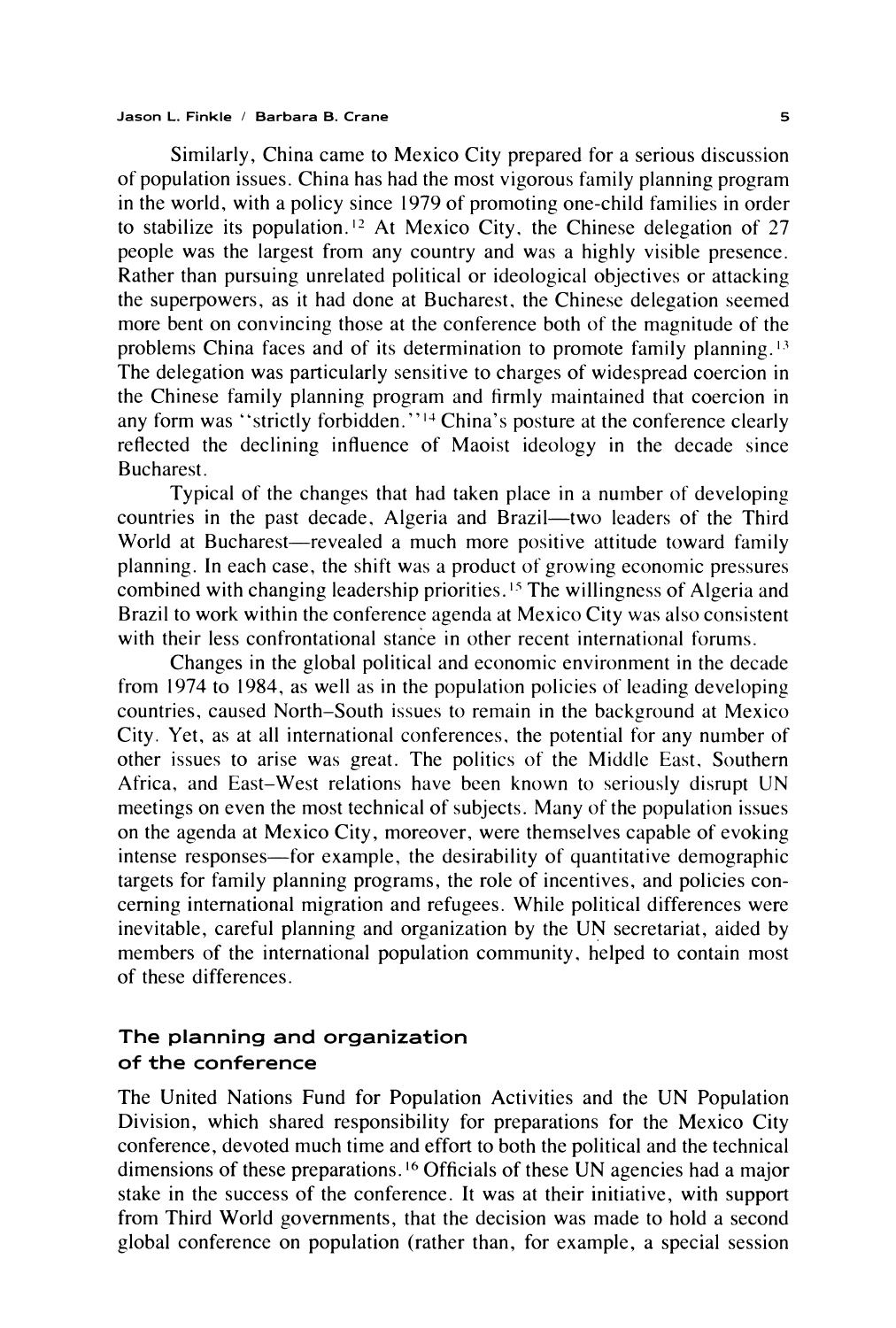of the UN Economic and Social Council). These UN officials and Third World governments shared an interest in increasing donor enthusiasm and support for population programs. Their goal was simultaneously to celebrate the progress that had been made in the population field in the previous ten years and to call attention to the urgent need "to strengthen and sustain the momentum already generated in population activities."<sup>17</sup> The conference planners were determined to hold a "model" conference that would not be diverted from its primary objectives.<sup>18</sup> Major Western donor countries, which had been skeptical about the idea of having the conference, urged UN officials to keep it well-focused, less expensive, and generally more modest in scale than the Bucharest conference or other previous global conferences on economic and social issues. The challenge for the conference architects was to find a way to achieve their substantive objectives within the limitations set by the donor countries.

# The conference purpose and agenda

In establishing the purpose and agenda for the conference, its planners strove to avoid reopening debate on the Bucharest World Population Plan of Action (WPPA) or jeopardizing the gains achieved at Bucharest. Thus, in the resolution of the UN Economic and Social Council (ECOSOC) calling for the conference, deliberations were to take place "within the framework of the existing WPPA, the principles and objectives of which continue to be fully valid."<sup>19</sup> The main objective, according to ECOSOC, was to develop recommendations for the further implementation of the WPPA, a definition of the conference's task that emphasized its technical nature, seeming to imply that agreement already existed on major issues of principle.

# Preparations for the conference

Preparations for the conference were designed to provide a solid technical foundation for the recommendations that governments would be asked to approve. Equally important was the need to provide ample opportunity for difficult issues to surface—and be resolved—during the preparatory phases. As with Bucharest, substantive groundwork for the conference was mainly in the hands of the UN Population Division, a unit within the UN Department of International Economic and Social Affairs with a reputation for meeting high scientific standards in the quality of its data-gathering and analysis. In developing both the technical basis and the language of the draft Recommendations, the Population Division was helped by a series of specialized forums. To begin with, it convened four expert groups whose participants served in their individual capacities.<sup>20</sup> The members of the four groups reviewed developments and identified issues in the areas of fertility and the family; population distribution, migration, and development; population, resources, environment, and development; and mortality and health policy. The reports of the groups, which were prepared by members of the secretariat, tended to emphasize areas of agreement and skirt more contentious issues. In addition to the expert groups, each of the UN Regional Economic Commissions sponsored intergovernmental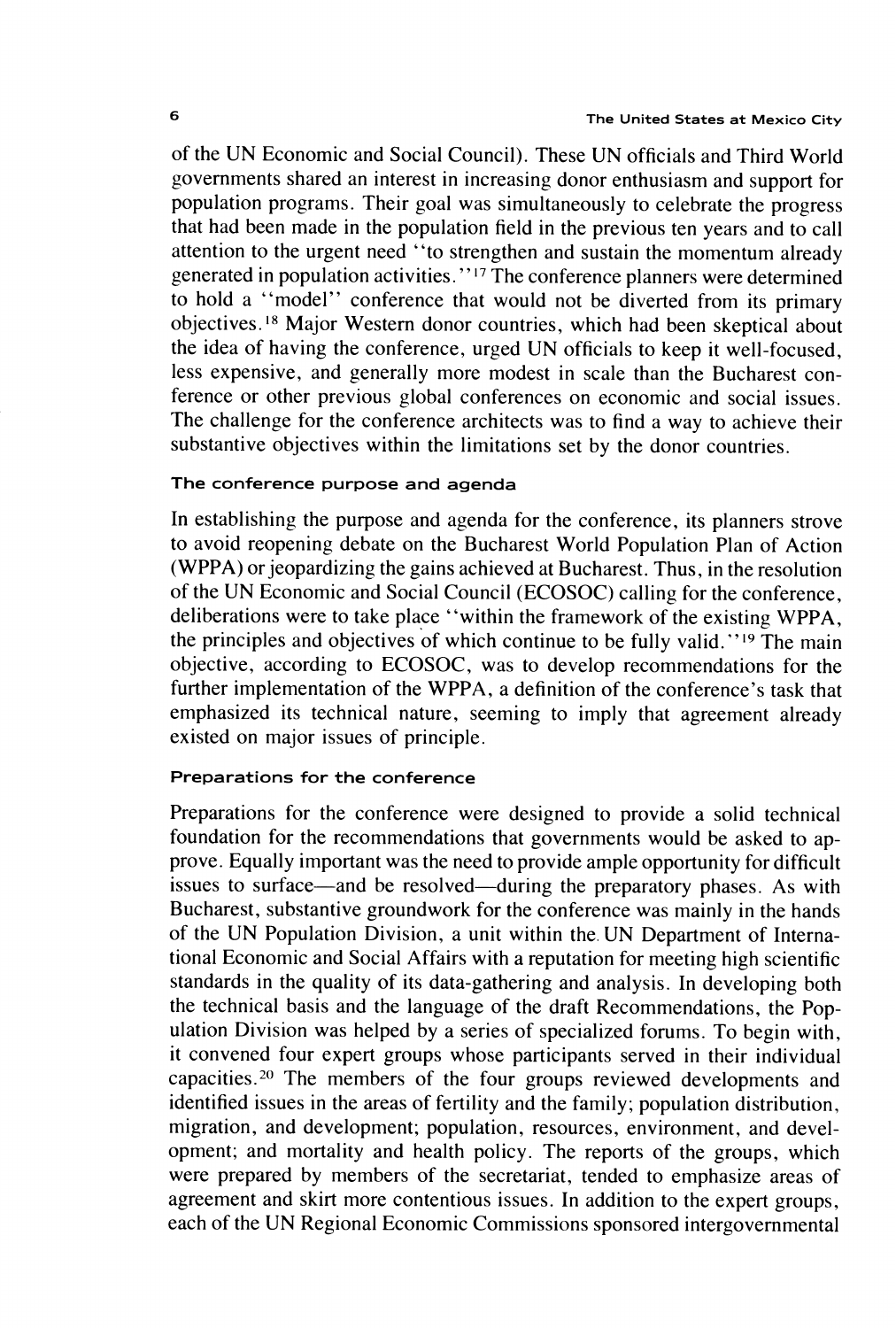meetings. Although their participants were government representatives, they were mostly from ministries or agencies with population-related responsibilities, and UN secretariat officials were in a strong position to shape their deliberations and final statements.<sup>21</sup>

Political and organizational preparations were carried out in close association with the technical preparations, with leadership and coordination provided by the Secretary-General of the conference, Rafael M. Salas, and his staff. As Executive Director of UNFPA for 15 years and one who is familiar with the international politics of population issues, Salas was personally well prepared to anticipate and defuse potential sources of conflict. He was also able to take advantage of contacts UNFPA has fostered with population specialists in governments, academic institutions, and other nongovernmental organizations in the developed countries and throughout the Third World. The last-mentioned connection was reinforced by the 37 UNFPA field coordinators stationed (as of 1984) in developing countries. In addition, UNFPA has helped establish an organization of parliamentarians in over 40 countries. Through these networks, Secretary-General Salas could effectively communicate his objectives for the conference and reach agreement with representatives of leading countries on how to handle difficult issues.<sup>22</sup>

The political and substantive preparations came together in the official Preparatory Committee, which was an enlarged, special session of the UN Population Commission.<sup>23</sup> The role of the Preparatory Committee was to review the draft Recommendations and settle as many issues as possible prior to the conference itself. The first meeting in January 1984, which was to have been the only meeting, drew a number of Third World representatives from permanent missions in New York. It became bogged down in a range of political and personality differences and failed to conclude its business; a second meeting became necessary, by which time conference planners had successfully encouraged leading Third World states to send more technically competent delegates.<sup>24</sup> In addition, a working group under the skilled and experienced chairmanship of Dr. Fred Sai had resolved most of the remaining conflicts over the language of the draft Recommendations.<sup>25</sup> When the Preparatory Committee concluded its deliberations in March, representatives felt a consensus had been reached that would require few changes when delegations assembled in Mexico City.<sup>26</sup>

# The structure and setting of the conference

Conference proceedings were to be concluded in six working days, and initially governments were requested to send only four delegates each. The latter stipulation was dropped early on. While the limitation on length was also exceeded in the end, it served the purpose of discouraging extended debate on extraneous issues and of limiting the incentives for participants to foment controversy. Most delegations had modest expectations about media coverage, which contributed to the general sense that the conference would not be an effective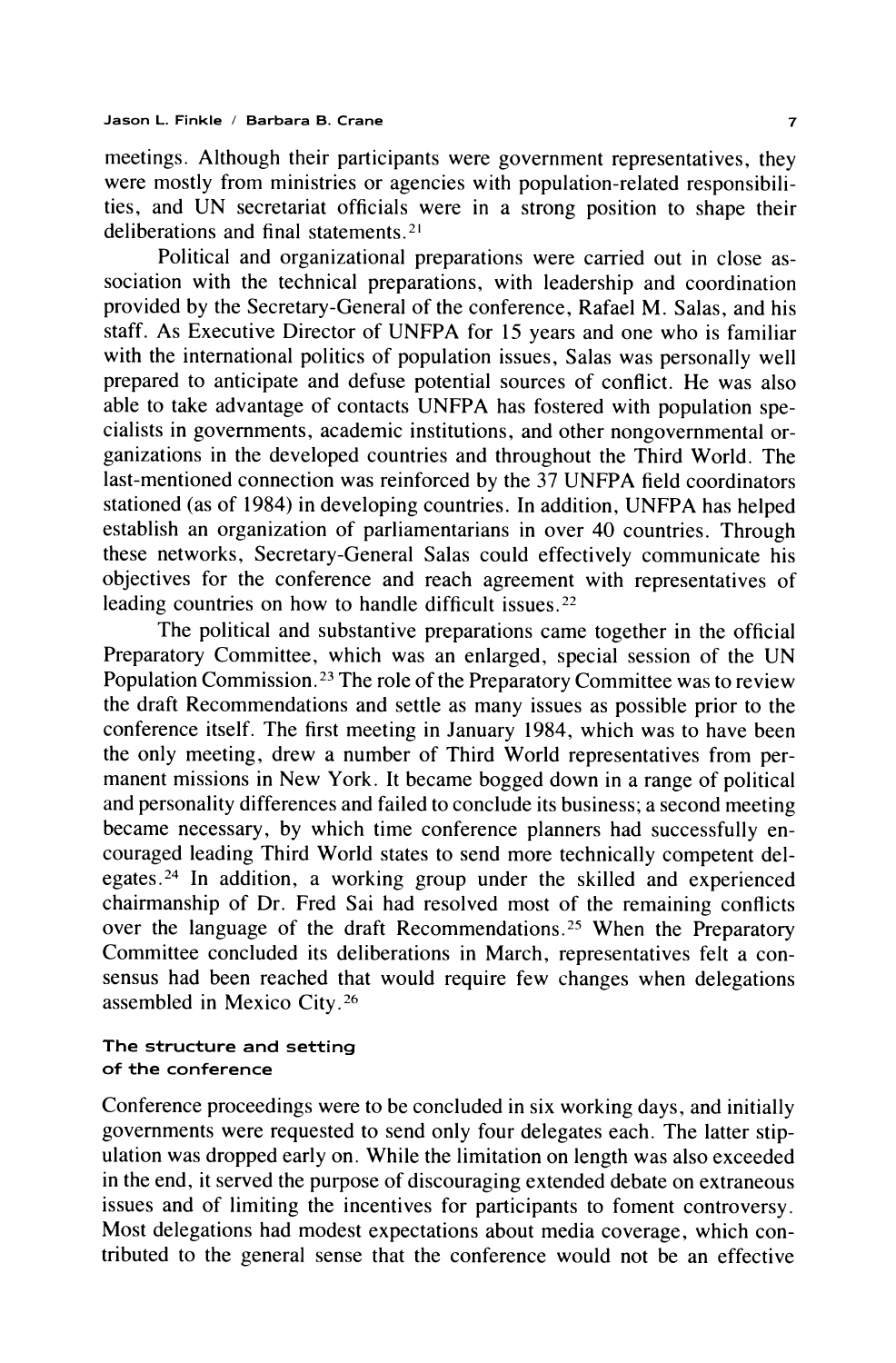platform for pursuing unrelated political objectives. In addition, conference planners decided not to create a special forum for nongovernmental organizations at Mexico City as had been done at Bucharest, where the "Tribune" attracted a heterogeneous group of activists on population issues. It was felt that a Tribune at Mexico City could be disruptive and divert attention from the conference.

In choosing the location for the conference, UN officials were aware that the site of a conference can influence the proceedings. It was no accident that the UN Economic and Social Council accepted Mexico's bid to hold the conference in Mexico City, the largest city in the developing world.<sup>27</sup> As a Latin American country that had been making serious efforts to cope with its population problem since 1974, Mexico was seen as an example for other countries that may be at earlier stages of population policy development. It also helped that Mexico was a leader among Third World countries and at the time of the conference would be head of the Group of 77, the Third World caucus in the United Nations. As a result, even more than would normally be expected of the host country, Mexico was in an advantageous position to provide diplomatic leadership for the developing countries and promote a smooth conference.

Locating the conference in Mexico City, a few hours by plane from the United States, also had several unintended effects. The proximity to the United States made the conference readily accessible to American journalists, academics, and lobbyists. It was also easier for a relatively large contingent of six US Congressmen and their aides to appear on the scene. All of these people mingling in the relatively congested conference areas drew much more attention to the US position and the domestic controversy surrounding it than might have occurred in a more remote location. The large American presence especially US mass media-made the conference more visible in the United States and throughout the world. Politically, the presence of so many Americans, many of them communicating views that dissented from their government's official position, added to pressures on the US delegation to soften its stance.

Despite the large-scale and unpredictable intrusion of American domestic politics, the preparations for the conference produced consensus on a draft set of Recommendations, except for some remaining differences on a recommendation concerning disarmament. Even if governments' preferences diverged on the issues covered in the draft, they were generally comfortable with the broad language that had been agreed on. At the conference, most delegations were content merely to provide an overview of their national population situations and policies along with some rhetorical comments on more general themes. Only about 24 governments (plus the Eastern European countries as a bloc) introduced amendments.<sup>28</sup> In the limited time available at the conference, issues on the agenda related to health, aging, urbanization, international migration, and demographic data collection attracted the attention of subgroups among the delegations with special interests. Participants in the conference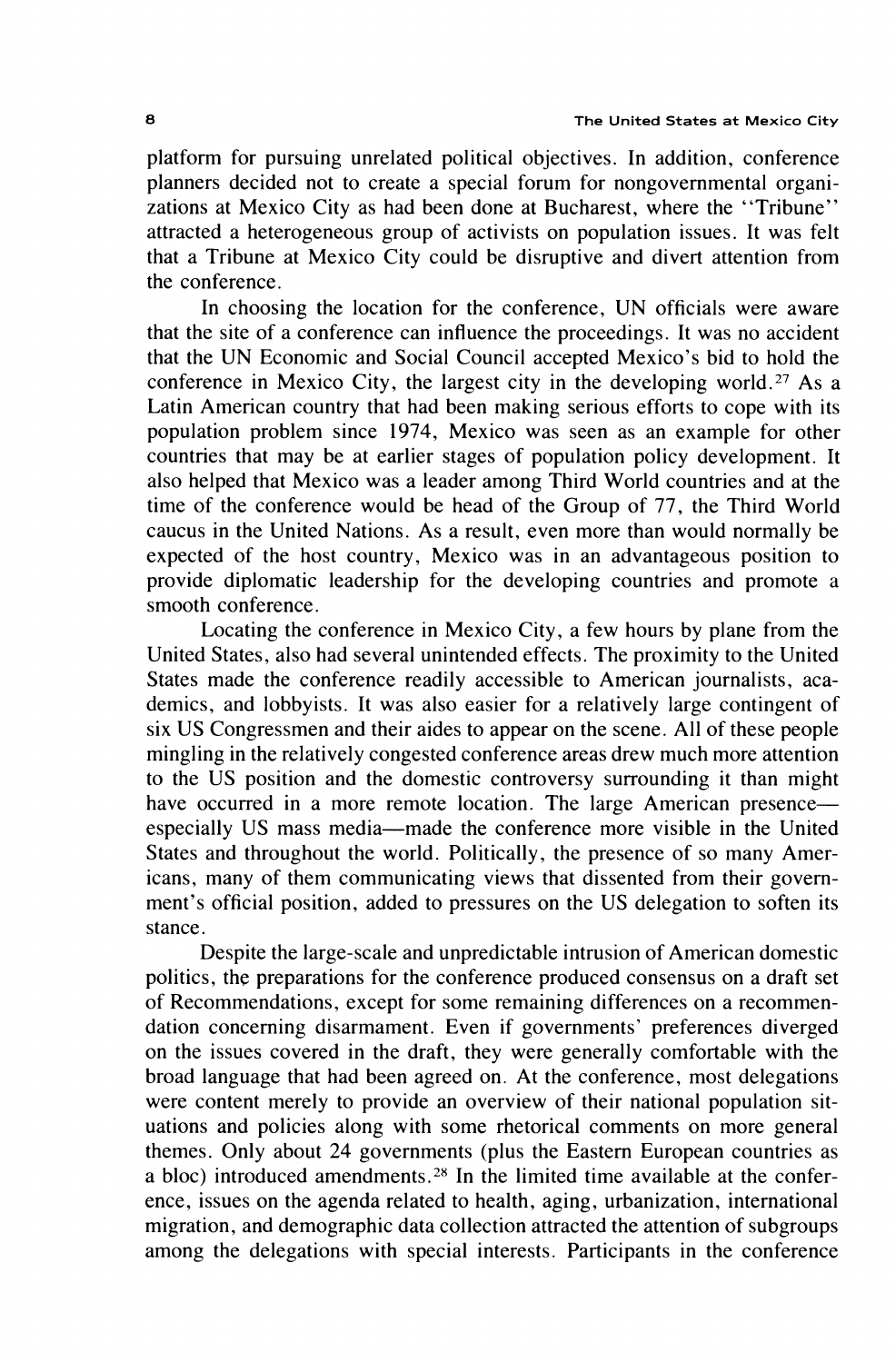were extremely heterogeneous, and the vast majority had expertise on only a few of the substantive issues, if any.<sup>29</sup> Under these circumstances, few issues could or did arise involving more than a minority of participants—with the notable exception of those raised by the United States.

# The United States at Mexico City

The fact that the US position dominated the concerns of other delegations at Mexico City was partly a consequence of the scope and significance of the issues it raised. Delegates were also compelled to direct their attention to the US position because the determination of the US delegation to uphold its position delayed the conference proceedings and threatened to dissolve the consensus sought by conference organizers.

But even more important for the US impact at the conference was participants' recognition that the US government, for better or worse, has been the single most important source of leadership and resources for international population programs; a shift in policy by the United States had implications that could not be ignored. In the past 20 years, the US government has pushed harder than any other Western government for developing countries to adopt population policies; it has contributed the most to population research, and, through the Office of Population of the Agency for International Development, has mounted the largest population assistance program of any donor, maintaining a corps of some 60 professionals in Washington, along with advisors in more than 40 countries, and providing support to family planning programs in over 90 countries.<sup>30</sup> The United States has also been the pillar of multilateral efforts through the UN system, including the World Bank, and a number of private organizations such as the International Planned Parenthood Federation. In this role, the investment of American funds has helped encourage other Western countries to make contributions to population efforts.

The position the US delegation brought to Mexico City was expressed in the formal policy statement and other documents it circulated; public statements by the head of the delegation, Ambassador James Buckley, and other official representatives; and the 15 amendments it introduced. The position had two major components. One was aimed at protecting US interests on issues that it argued were "extraneous" to the legitimate concerns of the conference, and the other was aimed at promoting the objectives of the Reagan administration in the areas of population, development, and family planning.

# The US position on the disarmament and settlements issues

The amendments proposed by the United States at Mexico City called for eliminating two of the draft Recommendations that had been approved in the Preparatory Committee, Recommendation 5 and Recommendation 34. Recommendation 5, the idea of which emerged from one of the expert group meetings and was subsequently strengthened by the Soviet Union, emphasized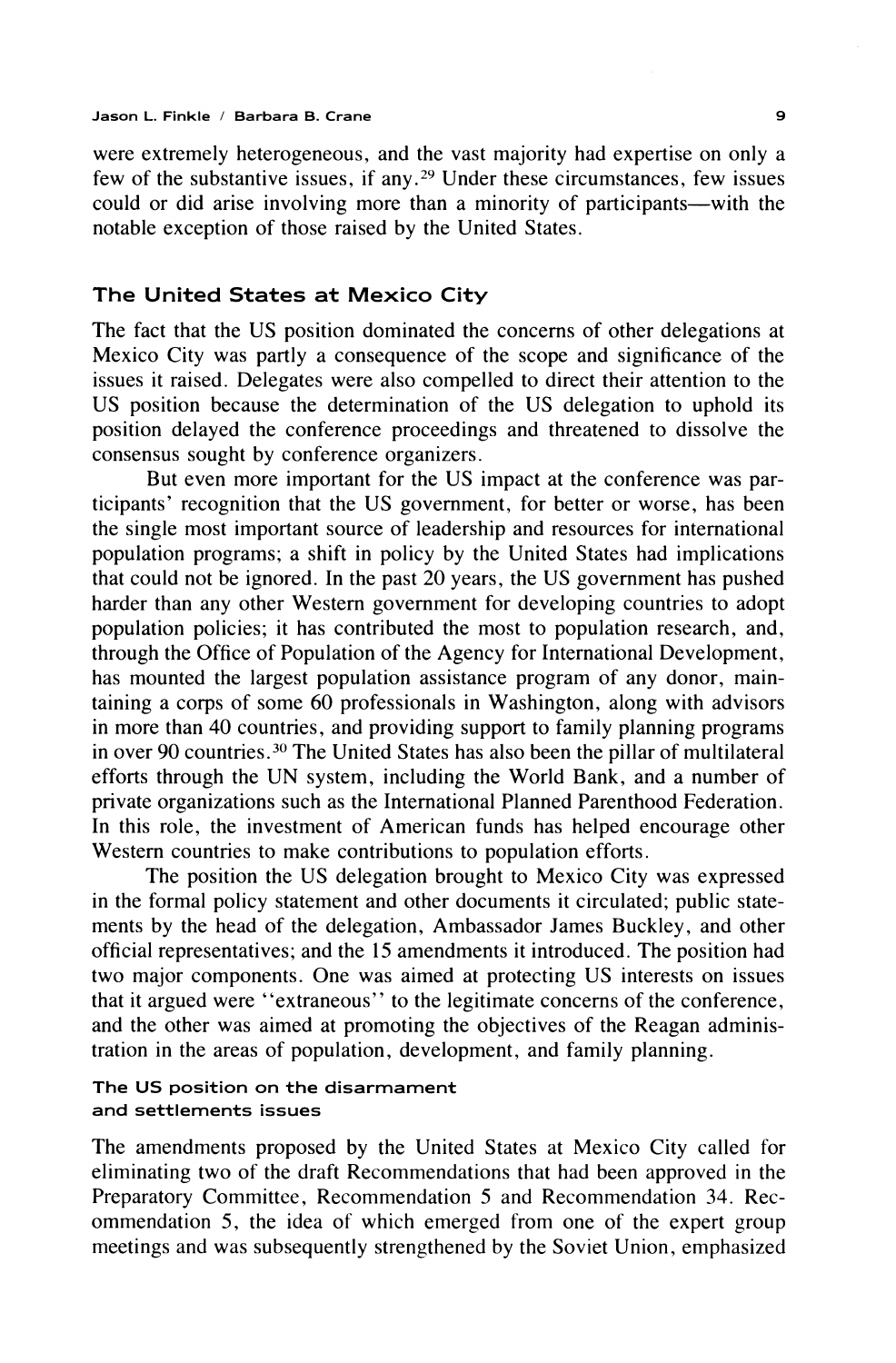the potential development benefits of disarmament; Recommendation 34, initiated by Senegal—with the Palestinians in mind—condemned settlements in occupied territories.<sup>31</sup> That these two issues became prominent at Mexico City is indicative of heightening confrontation since Bucharest on East-West and Middle East issues, as well as increased determination by the United States to take a stand in international forums on matters it perceives to be related to these issues. In recent years, this determination has been evident even if the particular question is little more than symbolic in its implications and even if the United States is likely to be nearly or completely isolated. Significantly, on Recommendation 5 dealing with disarmament, the United States had some support from other Western countries; a compromise was reached in a working group whereby Recommendation 5 was eliminated, but its basic message was retained in a special paragraph on "Peace, Security and Population" falling between the Preamble and Recommendations.<sup>32</sup>

The recommendation on the settlements issue (Recommendation 34, later 36) provoked the most heated encounters of the conference and, in order to reach a resolution, the proceedings had to be extended an additional day. Israel did not attend the second of the two meetings of the Preparatory Committee when Recommendation 34 was introduced. The United States, which had agreed to the draft language of the recommendation in the Preparatory Committee, changed its stance at Mexico City and introduced an amendment to delete it, even though the language did not specifically mention Israel and could apply in other situations around the world. In apparent retaliation, a number of Arab delegations introduced a new amendment that did refer directly to Israel.<sup>33</sup> The Arab delegations had been prepared to accept the consensus of the Preparatory Committee, and, during the negotiations in Mexico City, they indicated their willingness to withdraw their amendment and compromise on the original language. Both the Arabs and the Israelis seemed to want to avoid a full-scale confrontation; the United States nevertheless pursued its case for eliminating the recommendation altogether.<sup>34</sup>

US delegates claimed that neither the Preparatory Committee nor the conference itself was competent to deal with such a political issue.<sup>35</sup> They further held that permitting "extraneous" issues to be debated in specialized UN forums endangered future support for the United Nations. Other delegations felt committed to the consensus reached in the Preparatory Committee, which, after all, did not name Israel; in addition, the US delegation's contentions were undermined in their eyes by the generally weak support for international institutions displayed by the Reagan administration. Ultimately, the issue came to a vote in which only Israel sided with the United States, with Great Britain, France, and West Germany joining the 87 countries voting to retain the original language of the recommendation. (Twenty-six countries abstained from voting; delegates of the rest of the countries were not present when the voting took place.)

Rather than force the issue to a vote, the US delegation could have simply stated a reservation on the Recommendation, which is common pro-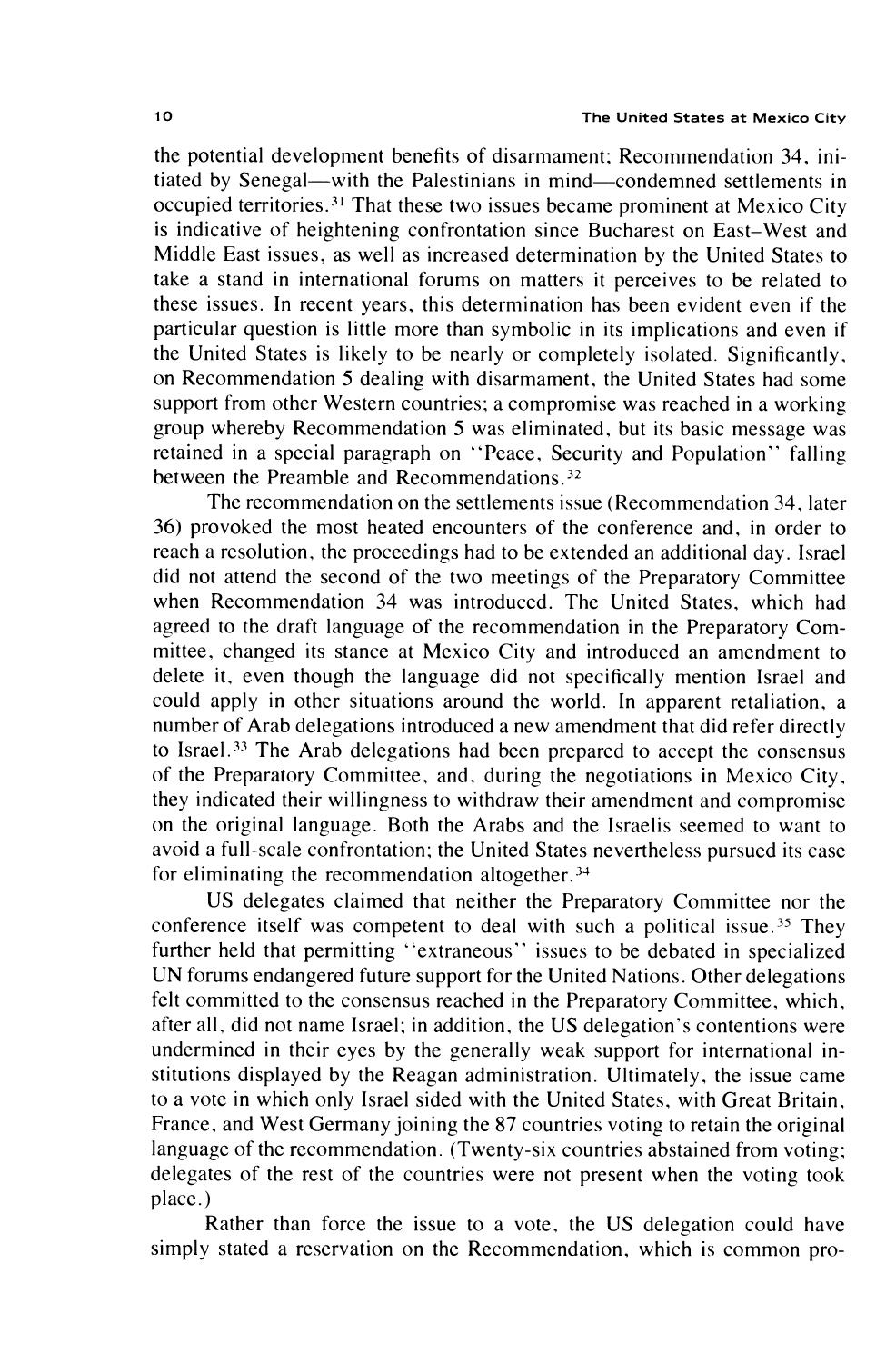cedure on international policy statements that are adopted by consensus. Seemingly, the delegation had several political objectives in pressing its position even though it was unlikely to prevail. One was to demonstrate its friendship with Israel, particularly in an election year. It also appears that the delegation wanted to establish a justification for abstaining from the consensus, which Ambassador Buckley sought to do, but was instructed otherwise by the White House and the State Department.<sup>36</sup> Finally, the delegation wanted to draw attention to weaknesses its members perceived in the United Nations. Ambassador Buckley commented to the authors in a personal interview that the real issue on Recommendation 34 had more to do with the functioning of the United Nations than with the Arab-Israeli conflict. In his view, the United Nations was "committing suicide" by allowing certain political issues to continually intrude in the wrong forums. Ambassador Buckley's position expressed a longstanding and widely shared sense of frustration in the United States over the impact of Third World politics on the United Nations. Conservatives in the United States, including Ambassador Buckley, often contend that if other governments are unresponsive to US policy preferences in the United Nations, then the United States should simply withhold support from UN decisions and programs.<sup>37</sup>

# The US position on population, development, and family planning issues

The most notable aspect of the American position at Mexico City was the fundamental change in the American assessment of the consequences of rapid population growth and appropriate policy responses. The official policy statement presented by the US delegation to the conference asserted that "The relationship between population growth and economic development is not necessarily a negative one" and that "governmental control of economies" or "economic statism" had caused population growth in developing countries to change from an "asset" to a "peril."<sup>38</sup> While recognizing that "in some cases, immediate population pressures may require short-term efforts to ameliorate them," the statement went on to conclude: "... population control programs alone cannot substitute for the economic reforms that put a society on the road toward growth and, as an aftereffect, toward slower population increase as well." The statement clearly indicated that the economic reforms advocated by the delegation were those consistent with a market economy.<sup>39</sup>

Underlying the US position was the assumption that there is no global population crisis that requires drastic forms of intervention by governments. The statement explicitly rejected the analysis and prescriptions of the *Global* 2000 report that had been prepared under the auspices of the Carter administration.<sup>40</sup> By speaking of a "demographic overreaction in the 1960's and 1970's," the statement also implicitly repudiated the high level of commitment and resources that had been devoted in those years to population programs by the US Agency for International Development. During the conference, the US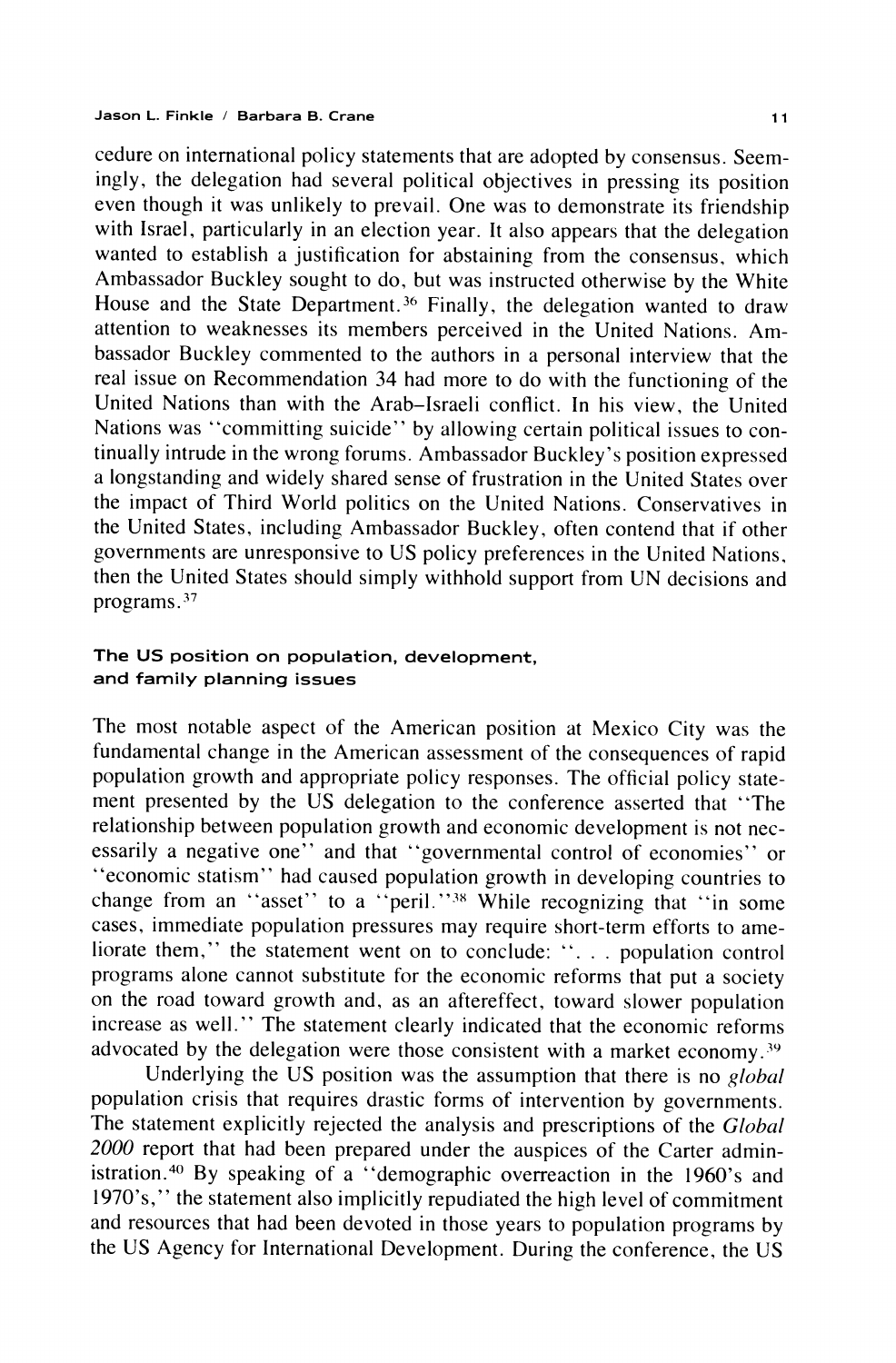delegation argued for a more optimistic assessment of the global population and development situation.<sup>41</sup>

The American position also reaffirmed longstanding US policy that family planning programs must be purely voluntary:

U. S. support for family planning programs is based on respect for human life, enhancement of human dignity, and strengthening of the family. Attempts to use coercive measures in family planning must be shunned, whether exercised against families within a society or against nations within the family of man.

It then indicated that the United States would not extend population assistance to or through any international or nongovernmental organization that supports abortion or coercive family planning programs, or to any nation "which engages in forcible coercion to achieve population growth objectives."<sup>42</sup>

During the conference, it became apparent that despite the radical changes in the premises behind US policy, the effects were less sweeping in immediate practical terms. The most important early result of the new funding restrictions has been the halting of AID support to the International Planned Parenthood Federation, which had been a frequent target of "right-to-life" (anti-abortion) groups in the United States. The statement's call for "concrete" assurances" that UNFPA was not supporting abortion or coercion had created considerable consternation, but during the conference such assurances were accepted in the form of a letter from Executive Director Salas. And the refusal to support country programs engaged in "forcible coercion" lost much of its meaning when, in a press conference, Ambassador Buckley was unable or unwilling to name any countries currently guilty of such practices or likely to be affected by the new policy. On the same occasion, in a statement that underscored the tactical retreat that seemed to be under way, Ambassador Buckley indicated the administration's intention to continue assistance to voluntary family planning programs and to request from Congress an increase in AID's budget for this and related purposes.<sup>43</sup>

While the policy statement of the US delegation and attendant press conferences captured center-stage at Mexico City, the series of amendments to the Recommendations offered by the United States played a greater role in the formal proceedings.<sup>44</sup> These proposed amendments and their fate help to reveal the level of US determination to push its views, and, no less important, provide insight into the viewpoints of other nations. In response to US proposals, for example, the Preamble to the Recommendations incorporated the optimistic outlook of the Reagan administration on the social and economic accomplishments and prospects of the developing nations. A new paragraph was inserted to recognize the role of the private sector in meeting population and development goals.<sup>45</sup> Language was also added to take into account the ethical concerns stressed by the United States and others-for example, a catchall statement calling for population policies to "respect human rights, the religious beliefs, philosophical convictions, cultural values and fundamental rights of each individual and couple, to determine the size of its own family."46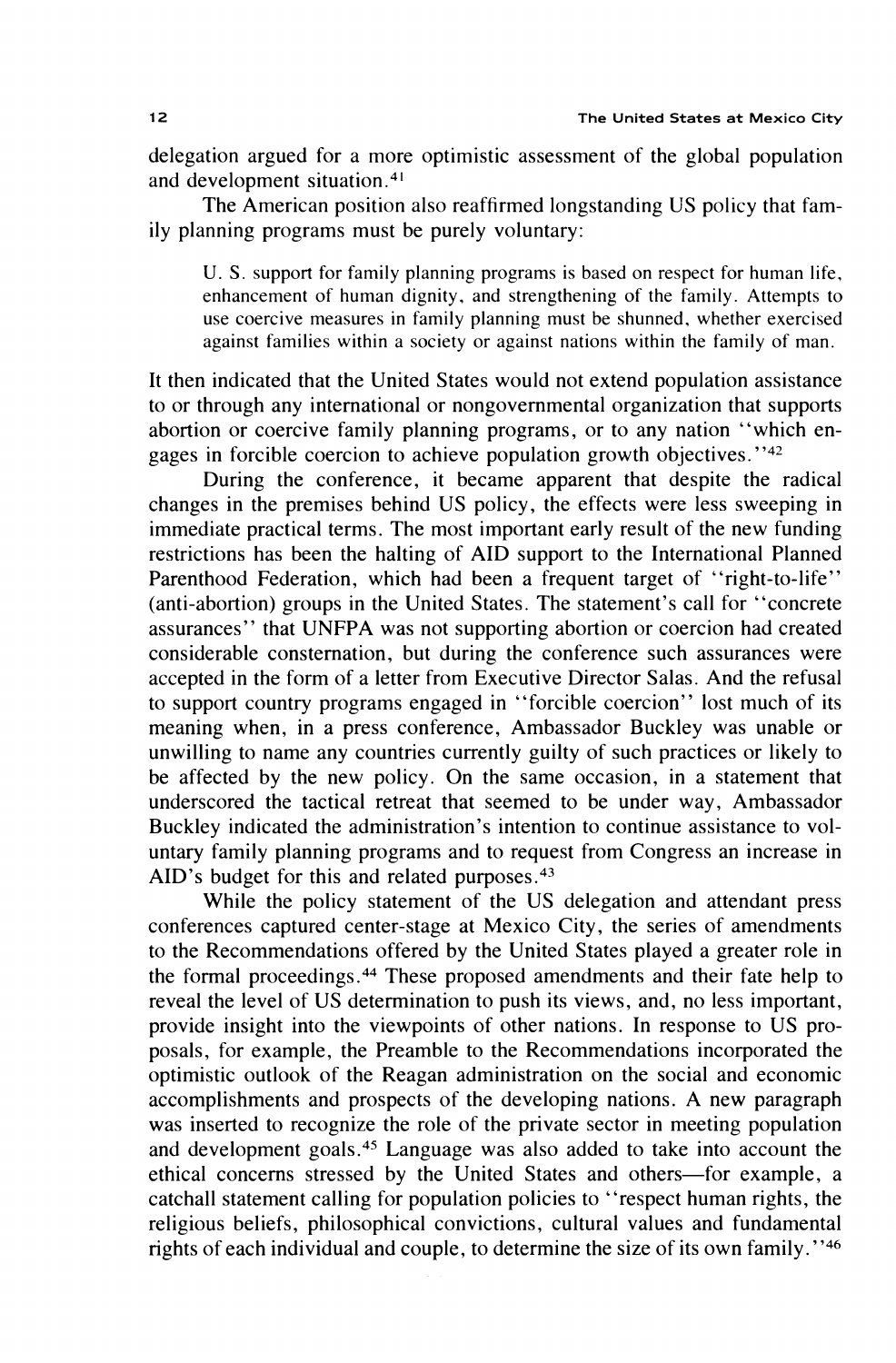The US position on these key points was thus accommodated to some degree in the final consensus reached at the conference. The willingness of other delegates and UN officials to compromise was in all probability less a consequence of their being won over by the arguments of the US delegation than of a desire to avert a situation where the United States would choose to disassociate itself from the consensus. Quite simply, if the United States took such action, the conference would inevitably be branded a failure, with high costs to the international population movement.

A central concern of the US delegation was abortion. Ambassador Buckley had been selected as its head largely on the basis of his personal views on the matter and his acceptability to right-to-life groups. While declaring in its official policy statement that "the United States does not consider abortion an acceptable element of family planning programs," the delegation made no effort to introduce a specific amendment to this effect.<sup>47</sup> Rather, the US delegation was reasonably confident that the Vatican would take the lead on this issue, as it did by proposing that abortion be "excluded" as a method of family planning.<sup>48</sup> Other governments felt that the language of the Holy See's amendment went too far; they agreed to a compromise, supported by the United States, that abortion "in no case should be promoted as a method of family planning," and calling for "humane treatment and counselling of women who have had recourse to abortion."<sup>49</sup>

Only one country, Sweden, vigorously objected to the consensus language by stating a formal reservation in the final Plenary.<sup>50</sup> Although Sweden appeared to be isolated in its liberal position on abortion, there was a great deal more private support by delegates than was reflected in the proceedings. Governments tend to be conservative in their public positions on abortion. In international forums, governments have had what amounts to a tacit agreement to avoid raising the abortion issue at all, preferring to maintain that abortion policy is a matter for each sovereign nation to decide. Although a number of countries have adopted more liberal abortion policies in the past decade, the great majority still forbid abortion or have many restrictions on access to it. More important, even when a policy is established, abortion remains an emotional issue on which consensus is elusive. In recent years, reacting to the trend toward liberalization and the dramatic increase in the number of abortions being performed in some countries, right-to-life movements have been gathering strength, most notably in the United States, but also in Canada, Great Britain, Japan, New Zealand, and Sweden, among other countries.<sup>51</sup> They have received outspoken support from Pope John Paul II, who has been determined to restore the Catholic Church's authority and influence on matters of contraception, sexuality, and personal morality generally.<sup>52</sup>

Unresolved in the compromise language of the abortion recommendation is the meaning of the term "promoted." Does it constitute promotion merely to provide abortion services? To publicize their availability? To refer an unwed pregnant adolescent to a clinic? The practical meaning of the compromise language—that is, in effect, how it will be interpreted by the governments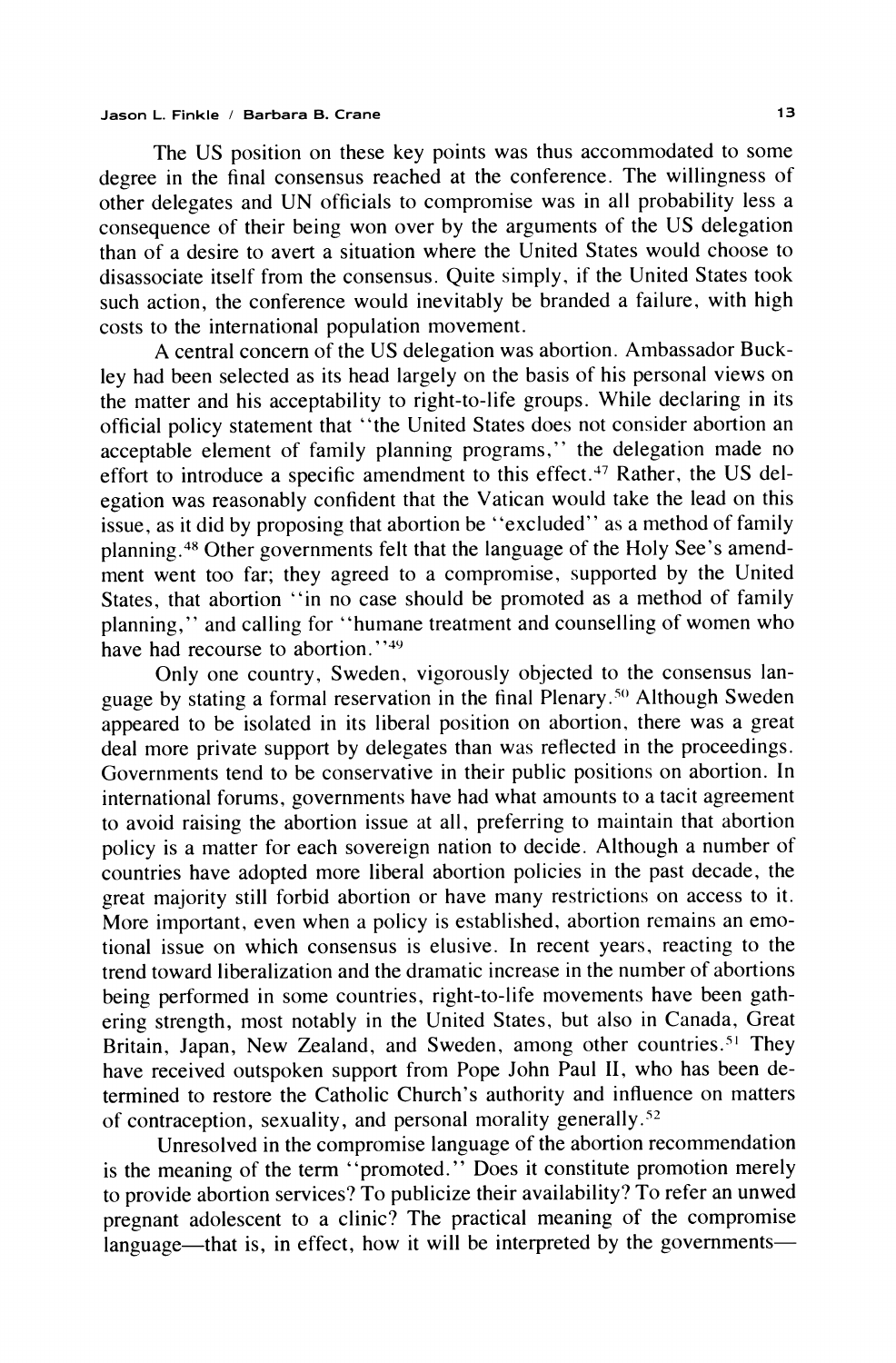cannot as yet be ascertained. Ambassador Buckley, on the one hand, proclaimed US satisfaction with the abortion recommendation as being "almost identical'' with the US position.<sup>53</sup> On the other hand, Dr. Fred Sai, who served as Chairman of the Main Committee, has said, "Since abortion is not in fact promoted, even though it is everywhere used as a method of fertility control. there was no great difficulty in accepting this particular formulation."<sup>54</sup> Inevitably, how the Recommendation is interpreted and applied will depend on struggles in political and bureaucratic arenas.<sup>55</sup>

The adamant position of the United States on abortion was linked politically and ideologically to its posture on another set of issues that became prominent during the conference, those related to the status of women. Despite the emphasis given in previous US policy utterances to the status of women, the US delegation to Mexico City made no mention of this theme in its policy statement.<sup>56</sup> This position was consistent with the expectations of members of the right-to-life movement and the New Right, most of whom would have been displeased if the US delegation had visibly identified itself with efforts to enhance the status of women. In contrast to the principles that women should have equal rights with men and should have control over their own fertilityincluding access to abortion counseling and services—these conservative groups tend to uphold a traditional view of the family and the role of women in society. For them, abortion is categorically immoral, with the possible exception of cases where the life of the woman is in danger.<sup>57</sup> The Reagan administration, on the other hand, felt it could not afford to be seen as opposing efforts to enhance the status of women, as some of the President's close advisers, eyeing the upcoming election, were concerned about the "gender gap" based on survey reports showing the President to be less popular with women than with men. Perhaps as a consequence of this concern, as well as active lobbying by American women at the conference representing nongovernmental organizations, the US delegation ultimately endorsed a proposal to strengthen the language dealing with women and to elevate the importance of women's concerns by creating a separate section on the subject near the beginning of the Recommendations.<sup>58</sup>

As the preceding discussion reveals, the United States achieved part of what it sought in the negotiations over the Recommendations. Yet to a great extent it was in an isolated position—much as it had been at Bucharest, albeit for different reasons. General reactions to the US stance ranged from the "benign neglect" preferred by most Western delegations to the extreme annoyance more characteristic of some members of non-Western delegations. Many delegates privately expressed disappointment at what they perceived as the overall lack of knowledge and expertise concerning population and development problems of the Third World among members of the US delegation, the political process by which its members were selected, and the obviously conflict-ridden preparation for the conference as reflected in the last-minute selection of the delegation and drafting of the US position. During the conference, what many participants viewed as a didactic tone adopted by some members of the delegation was an additional source of annoyance.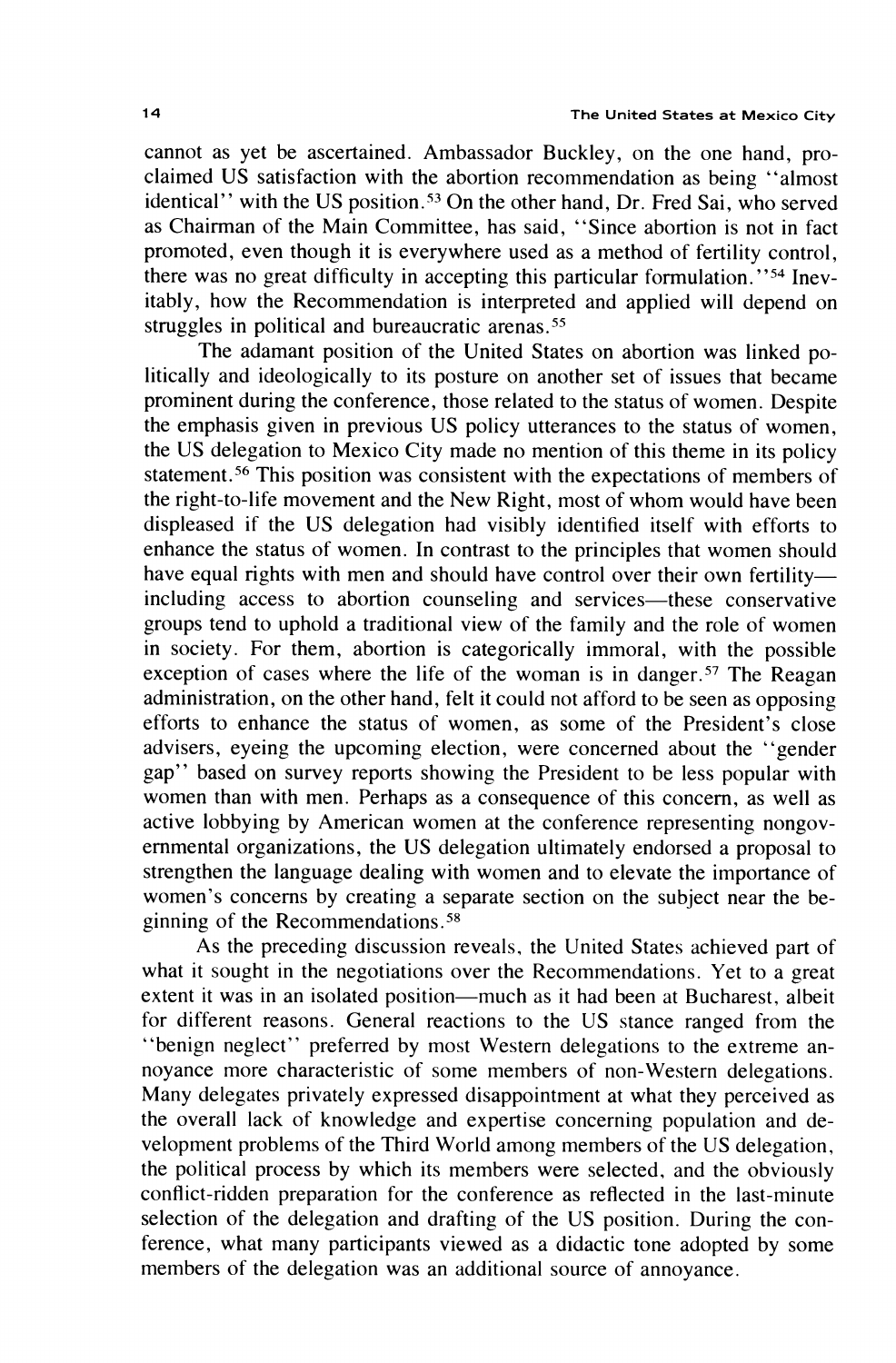Because the initial draft of the US position had received widespread unofficial circulation before the conference, many delegates had had an opportunity to discuss the position and crystallize their responses to it. The appearance of unity and harmony among the delegations may have been partially an artifact of the US position: by arriving at the conference with a stand that departed significantly from the Preparatory Committee's consensus on key issues, the United States made the remaining differences among other delegations seem much smaller by comparison.

The responses of most conference participants to the US position were tempered by an awareness that an American presidential campaign was under way. They believed that the position was designed to enhance President Reagan's reelection chances and very likely might be modified once the campaign was over. Furthermore, open disagreement among Americans themselves both before and during the conference led many to question the breadth of domestic support for the position. Before the conference, hundreds of articles and editorials in newspapers and periodicals challenged the position.<sup>59</sup> The Population Association of America, representing US demographers and population specialists, presented memoranda and statements to Congress questioning the scientific basis of the White House policy statement.<sup>60</sup> Just before the conference, members of Congress called hearings in order to try to force the administration to change its stance.

At the conference itself, representatives of American academic and nongovernmental organizations who actively supported US population assistance were ubiquitous.<sup>61</sup> Dr. Sheldon Segal, the co-recipient of the United Nations Population Award for 1984, a respected American biomedical scientist, and Director of Population Sciences at the Rockefeller Foundation, publicly questioned the US position, arguing the need for the option of safe, legal abortion as a backup when contraceptives fail. He also presented and circulated the results of a Gallup Survey undertaken at the behest of the Rockefeller Foundation and conducted just weeks before the conference. In interpreting the findings, he pointed to the strong support among Americans for family planning assistance to developing countries, noting that they "overwhelmingly reject the notion that the US should tie family planning assistance to others' policies on abortion."<sup>62</sup> A vivid indication of opposition in the United States to the Reagan administration's policy was the arrival in Mexico City of six members of Congress, who held a press conference to air their dissatisfaction and to decry the lack of consultation between the Executive Branch and Congress in formulating the position, as well as the absence from the delegation of members of Congress, a departure from the typical practice at global conferences.<sup>63</sup>

These events during the conference were but surface manifestations of a deeper struggle under way within the American political system. In the decade since Bucharest, new forces have made their presence felt, forces that include groups inspired by a high degree of religious and ideological commitment. It is both morally and politically consistent for these groups to extend their longstanding concern over domestic policies in the area of population and family planning to the international level. Domestic politics and ideologies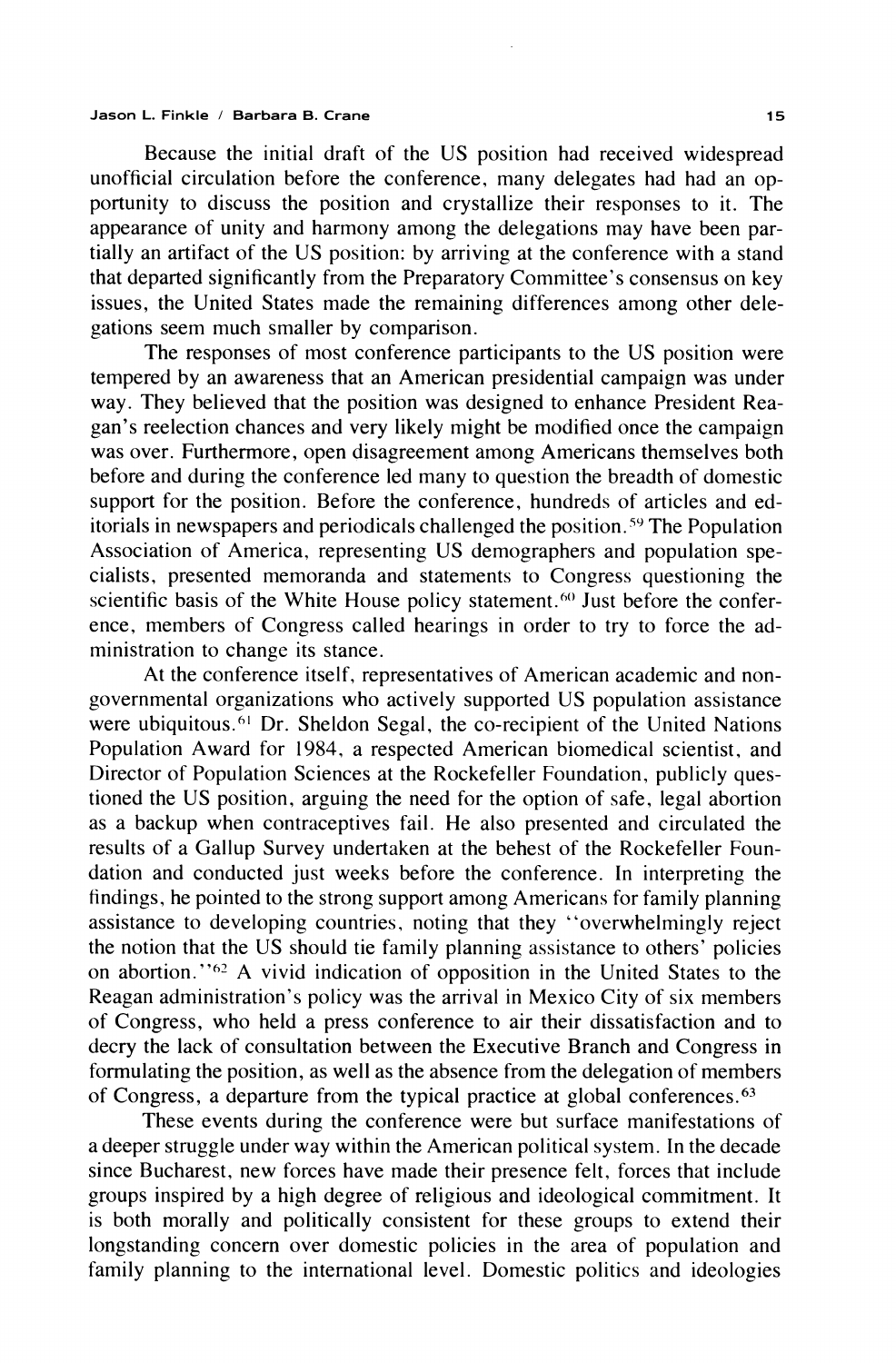often affect nations' behavior in international relations, and their impact has certainly been apparent in international deliberations concerned with population issues; however, when they spill over to influence the behavior of a major power—and the leading actor in the international population field—their effects are likely to be greatly magnified. Thus, more than a cursory understanding of domestic political developments in the United States is necessary in order to appreciate the role played by the US delegation at Mexico City and the potential problems ahead for international population efforts.

# The domestic political origins of the US position at Mexico City

Members of the population community had been concerned from the time the Reagan administration was elected about the new political pressures being brought to bear on US international population policy. Understandably, however, they did not foresee the turnabout that took place in the US position just two months before the Mexico City conference, or the distinctive new ingredients of the US position—the contention that population growth is a neutral phenomenon, the argument that market economies are necessary to reduce fertility, and the statement that the United States would withdraw support for organizations involved in any abortion-related activities. That these premises were henceforth to guide US policies came as a surprise, not only to many in the international population community, but even to officials in the US government with population responsibilities.

In the years of planning for the conference and during the two preparatory meetings in January and March 1984, it appeared that the State Department was taking its customary lead in formulating US positions and coordinating plans for US participation in the conference, including nominating the delegation. Richard E. Benedick, the Coordinator of Population Affairs in the State Department, an ambassadorial-level official, was an outspoken advocate of family planning programs and the need for the US government to continue its leadership role. Seemingly, he had the support of Secretary of State George Shultz and UN Ambassador Jeane Kirkpatrick. In addition, President Reagan himself had issued several favorable statements on the subject, at the Western economic summits in Ottawa and Versailles, as well as in a message to Western Hemisphere parliamentarians.<sup>64</sup>

In these and other statements, the Reagan administration for the most part seemed to be following in the footsteps of its predecessors. Since the early to mid-1960s, when the problem of rapid population growth was recognized by governments, support for US leadership in efforts to deal with it had been broad and bipartisan through both Democratic and Republican administrations. Even though international population issues never attracted more than mild interest from the general public, policymakers viewed US assistance for population policies and programs in developing nations as promoting the longrange economic and security interests of the United States in a stable global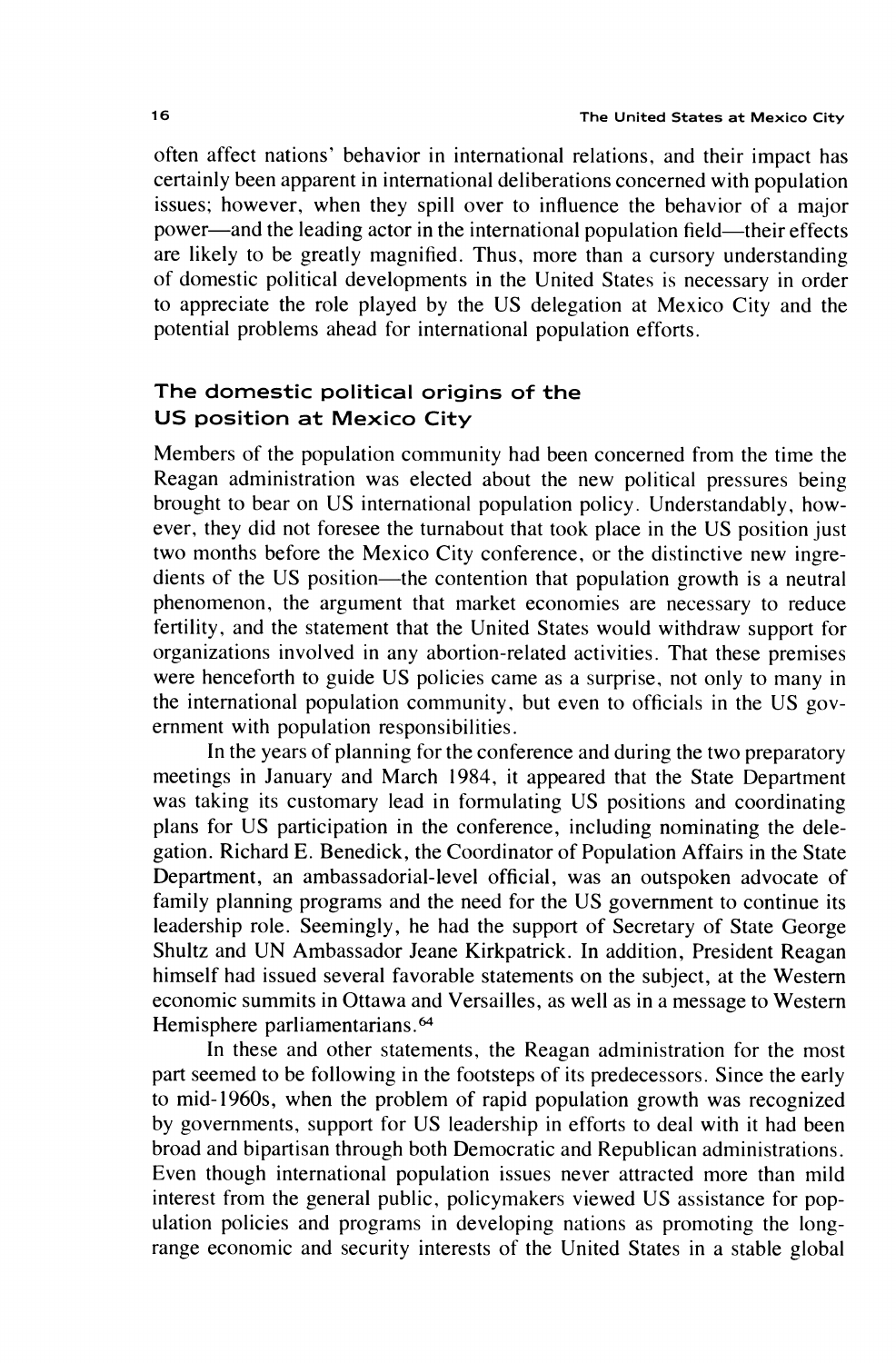order.<sup>65</sup> Together with the humanitarian and health arguments for making family planning available and the perception that population programs were relatively cost-effective compared with other aid programs, these systemic considerations provided a compelling rationale for population assistance in the eyes of most US policymakers. With some variations, this perspective continued to prevail during the first three years of the Reagan administration.

As the 1984 Presidential election approached, however, the political objectives and calculations of the White House changed. Leaders of the rightto-life movement met with White House staff in January 1984 to press among other things for a "pro-life" delegation to Mexico City and the removal of Richard Benedick.<sup>66</sup> Right-to-life leaders originally sought to have US Surgeon-General Everett Koop, a leading supporter of their cause, named as delegation head; the final choice agreed to by the White House was former Senator James L. Buckley, President of Radio Free Europe. As a Conservative Party US Senator from New York in the 1970s, he had worked closely with the rightto-life movement in promoting a constitutional amendment that would have the effect of banning abortion.<sup>67</sup> From early 1981 through late 1982, he had served as Under Secretary of State for Security Assistance, Science and Technology, and in that capacity had been regarded as unfriendly to international population assistance. He agreed to serve as head of the delegation on the condition that the policy position would be consistent with his personal convictions on the issues. In late May, White House staff prepared and circulated the first draft of the position that eventually—after some additions recommended by the State Department and AID as noted above—became the policy statement issued by the delegation to Mexico City.

The remainder of the nine-member delegation was then selected. Although most of the members were high-ranking government officials, none had specialized background in the population field. Significantly, Richard Benedick was not included, leading him to resign his position as Coordinator of Population Affairs and seek reassignment elsewhere in the State Department. Eventually, under State Department pressure, it was agreed in the final days before the conference that advisers to the delegation would also be appointed who had more expertise in population matters.<sup>68</sup>

The composition of the delegation and the position it brought to the conference were a victory for those individuals and groups who had sought in various ways since the Reagan administration took office to modify, curtail, or even terminate US involvement in international population programs. This opposition was not confined to the obvious right-to-life groups but had a broader base in an informal political network whose membership cuts across institutional and organizational lines. It included a number of appointees of the Reagan administration, Congressmen and their staffs, and representatives of lobbying organizations and "think tanks." One of the first moves by members of this network in 1981 was an effort to eliminate the entire AID budget for population assistance. This move was apparently promoted from within the government by staff in the White House and in the Office of Management and Budget.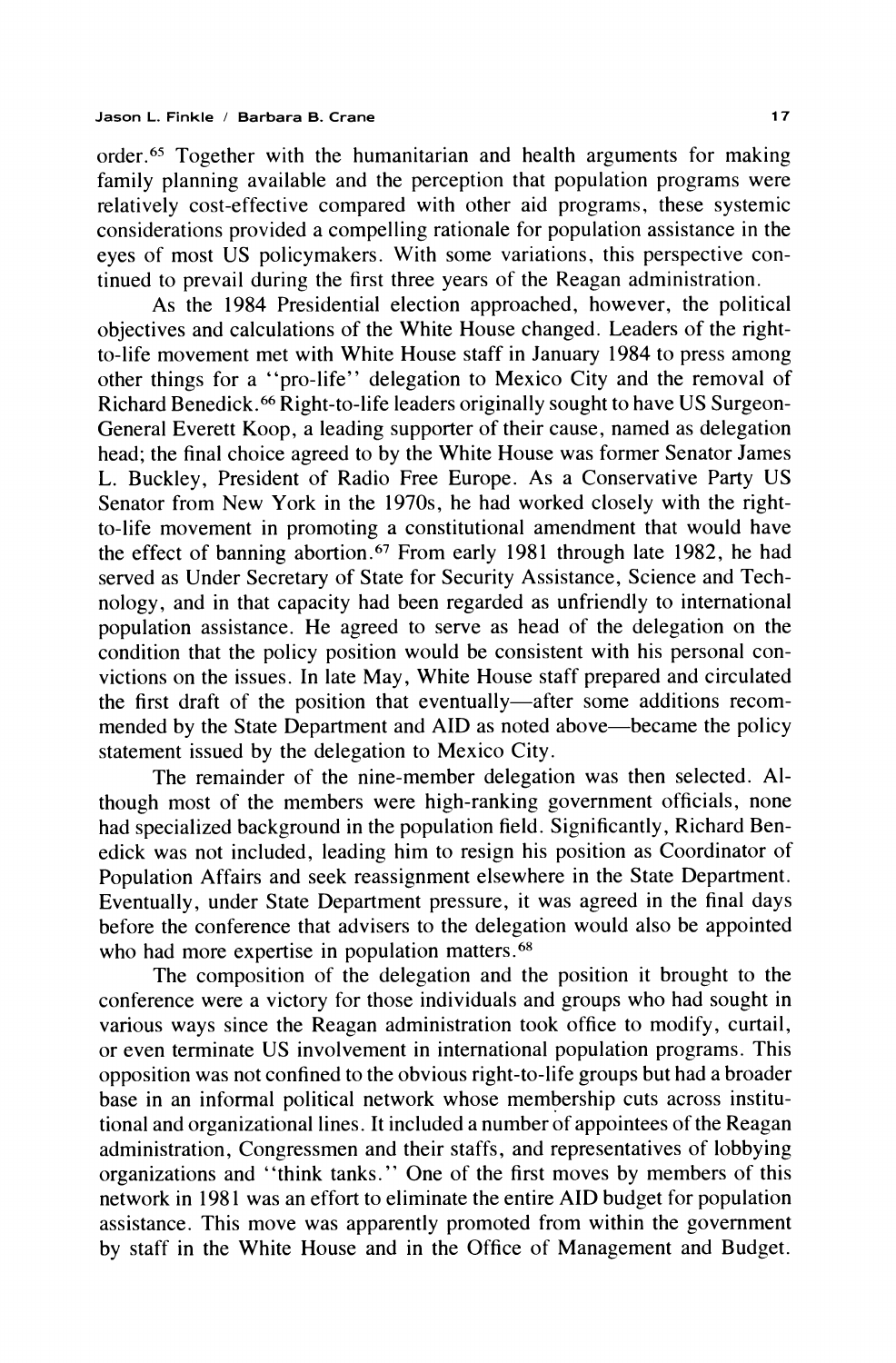Ultimately, the budget request was restored after vigorous lobbying by proponents of US population assistance. Their efforts generated Congressional pressure on the administration and reportedly enlisted support from then Secretary of State Alexander Haig and Vice President George Bush as well as other moderate Republicans in the Reagan administration. Many of the latter advocated continued funding—and even a budget increase—for the program.

Despite their failure to eliminate funds for AID's population program, conservative activists continued to make it a target.<sup>69</sup> Instead of attacking the program as a whole, they focused their efforts on AID expenditures that they claimed were helping to promote abortion. In 1983, under pressure, AID withdrew support for International Family Planning Perspectives, a periodical published by a Planned Parenthood affiliate. Funds for the Pathfinder Fund, a private intermediary organization providing family planning technical assistance, were also threatened, but Pathfinder agreed to cease abortion-related activities. The same group of activists also influenced personnel decisions in AID.

This network of actors owes its influence over AID's population program to a new coalition that has become an increasingly powerful force in American electoral politics. The coalition, which formed just before the 1980 Presidential election, is comprised of several separate movements that have been gathering strength in the United States since the 1970s: the right-to-life movement, Protestant fundamentalism, and most important, the New Right wing of the Republican Party.<sup>70</sup> Although the groups comprising this coalition are not homogeneous, they share some common values and themes, including: conservative views on personal morality and women's rights; opposition to abortion; a desire to see religious institutions and practices receive more overt support from the government; fervent anti-Communism and nationalism; devotion to an ideal of free enterprise and opposition to social welfare programs regarded as "social engineering"; antipathy toward the "Eastern establishment"; and a strong desire for American political leaders to project more confidence and optimism about the future. Many groups who work on behalf of specific objectives do not concur in all of these views or are more moderate in their approach, but each feels it gains benefits, especially increased influence. by being part of the broader coalition.

When it might have been expected to be preoccupied by the 1984 election campaign, why did the New Right coalition take an interest in the Mexico City conference and international population issues?<sup>71</sup> To begin with, members were genuinely concerned about trends they perceived in national and international population programs: the liberalization of abortion policies and the role of international agencies in supporting abortion-related activities; the increased availability of sterilization; and the increased use of incentives and disincentives to promote family planning.<sup>72</sup> These general concerns were brought into focus in 1983 by accounts from a variety of sources of forced abortions in China.<sup>73</sup> Still, the primary agenda of this coalition was a domestic one, and the interest they took in the Mexico City conference is best understood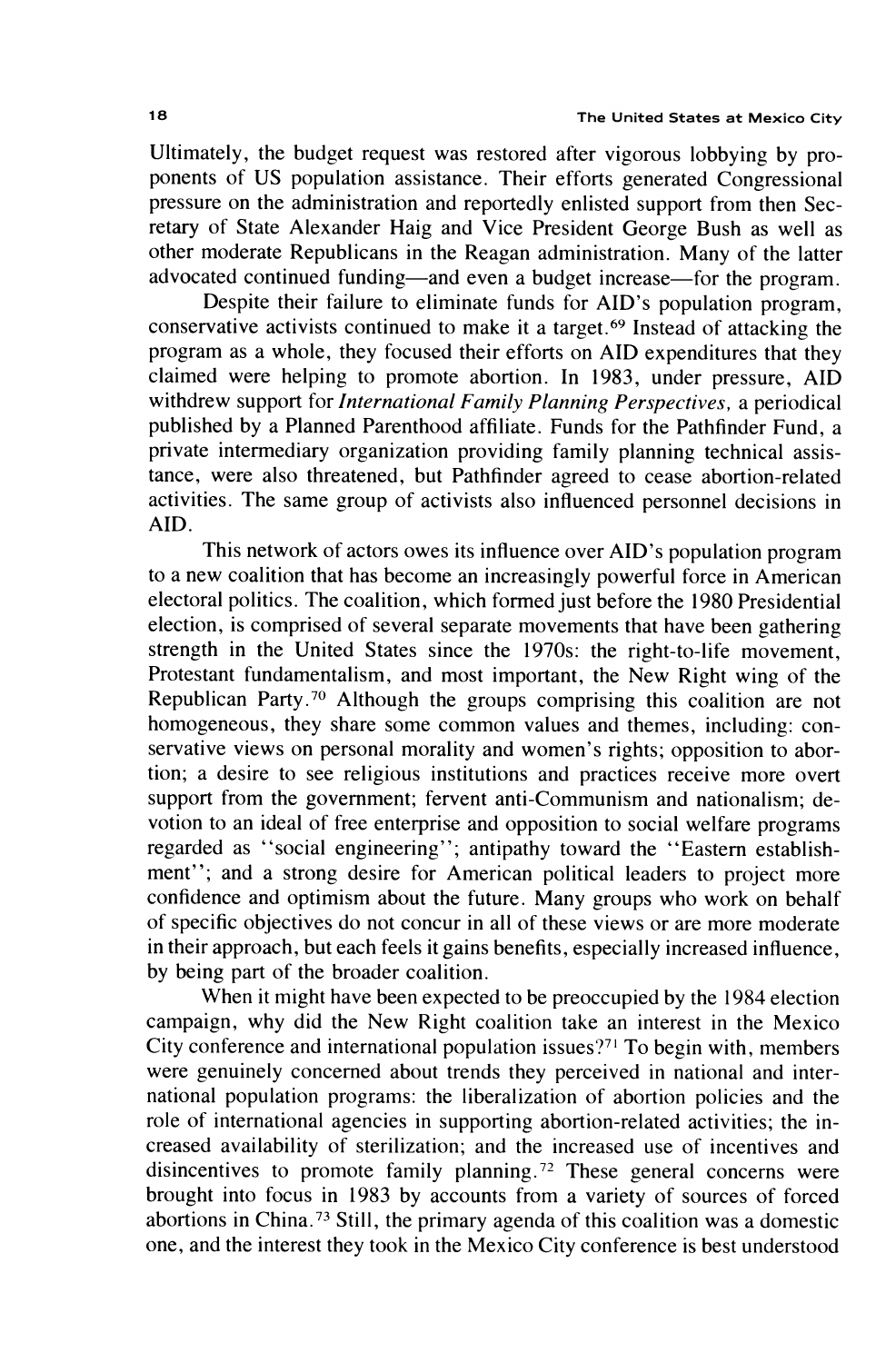as a means of helping them meet domestic objectives. First, they probably perceived that passage of antiabortion recommendations at a UN conference would further legitimize and strengthen their national efforts; to the extent that they failed, they would further dramatize to their constituencies the shortcomings of the United Nations. Second, for the right-to-life groups in the coalition, preparing for the conference provided impetus to strengthen contacts with counterparts in other countries and develop the networks necessary to sustain a transnational movement, which could reinforce their work at the national level.

Third, and most important, the New Right coalition needed some tangible achievements in view of its failure to enact its broader social agenda. After having lost, two years earlier, the struggle for an amendment to the US Constitution banning abortion, some of the proponents of the amendment may well have seen activity on the international level as a means to at least partially recoup their losses and keep the movement going. Furthermore, if grassroots supporters and wealthy contributors were to be motivated to do their utmost in the coming election, they needed to be persuaded that the White House was listening to them. Taking on the foreign policy establishment, and especially moderate Republicans who had generally supported US leadership in international population assistance, was a good way for the New Right coalition to demonstrate its political influence.<sup>74</sup>

For the Reagan administration, taking a strong position at Mexico City helped to redeem some earlier promises to the New Right coalition that had been only partially fulfilled in Reagan's first four years in office. While in many ways the position at the conference was more symbolic than tangible in its implications, it nevertheless was meant as a highly visible sign that the Reagan administration was still committed to at least trying to satisfy its promises. At the same time, it was a less expensive and more expedient way to respond to New Right pressures than trying to change the Constitution, rewrite legislation, or alter administrative rules and regulations. Defining policy positions for international conferences is clearly a function of the Executive Branch and is therefore more readily subject to the direction of the President and his White House staff.

How policy statements are translated into subsequent behavior is a very different matter. Whether or not the US position at Mexico City is implemented in a way that produces lasting and significant changes in the US role in international population assistance will depend on an ongoing bargaining process involving both the Executive Branch and Congress. With the second Reagan administration barely under way, the outcomes of this bargaining process can only be conjectured. The White House responses to the importunings of the network of New Right and right-to-life activists depend partly on the personal predispositions of President Reagan and his immediate staff. President Reagan seems to have adopted the network's view that rapid population growth should not be an urgent concern for developing nations, and he is philosophically committed to opposing abortion.<sup>75</sup> As in his first term, however, he and his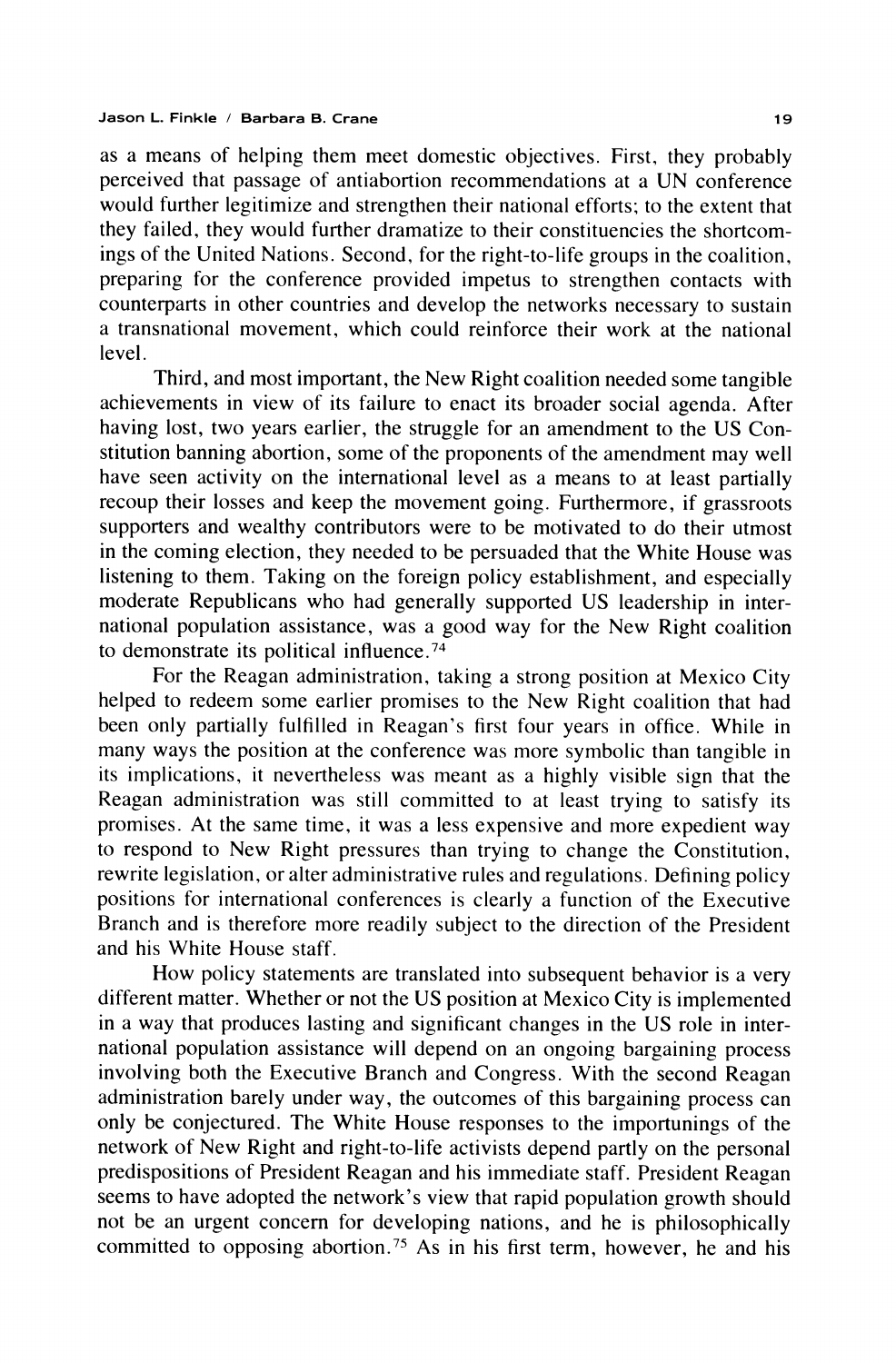staff must be prepared to decide how hard to push these views if to do so endangers enactment of his administration's other domestic and foreign policy proposals.

In setting these priorities, at least on the abortion issue, the White House may take into account the apparently minor role that the issue played in voters' decisions even though it was much debated during the election campaign.<sup>76</sup> Moreover, the opposition the White House encountered once the first draft of the Mexico City position paper was leaked to the press and others gave clear indication that the political obstacles to its full implementation are considerable. On the crucial matter of the budgetary allocations for international population assistance, Congress gave the AID program a resounding vote of confidence soon after the Mexico City conference by approving a \$50 million increase for fiscal year 1985, for a total of \$290 million, rather than the \$10 million increase the administration had requested. The new restrictions on abortion funding have resulted in withdrawal of support to IPPF, but no other organization seems immediately affected, and the administrative guidelines for applying these restrictions are still being formulated.

Whether the United States continues on the course it set in Mexico City ultimately depends on the ability of the coalition of New Right, right-to-life, and Protestant fundamentalist activists to secure its position in American politics. Groups with strong, coherent ideologies have always found it difficult to survive, much less gain and hold on to power, in the American two-party system, with its natural gravitation toward centrist positions. To the extent that such groups are successful in electoral politics, their ideological purity has inevitably been diluted. On the other hand, even when it is unlikely that they can prevail in pursuing their policy goals, their high level of ideological commitment often leads them to resist compromises. Without doubt, the deep differences between the New Right coalition and the proponents of US international population assistance will be the cause of conflict for some time to come—with no clear or final resolution.

# Conclusion

In much the same way as the Third World call for a New International Economic Order unexpectedly enveloped the Bucharest conference, the dramatic change in US policy just before Mexico City diverted the conference from its original concerns and objectives. International civil servants can do much in advance of a conference to promote agreement, especially when they are dealing with specialized functional areas where they can facilitate policy coordination through networks of officials who are well known to one another. But the sudden intrusion of bloc politics, as at Bucharest, or domestic politics, as at Mexico City, is mostly beyond their control. It is even more difficult to accommodate these intrusions when they are motivated by strongly felt ideological, religious, or ethical values, and are reinforced by significant political and organizational resources.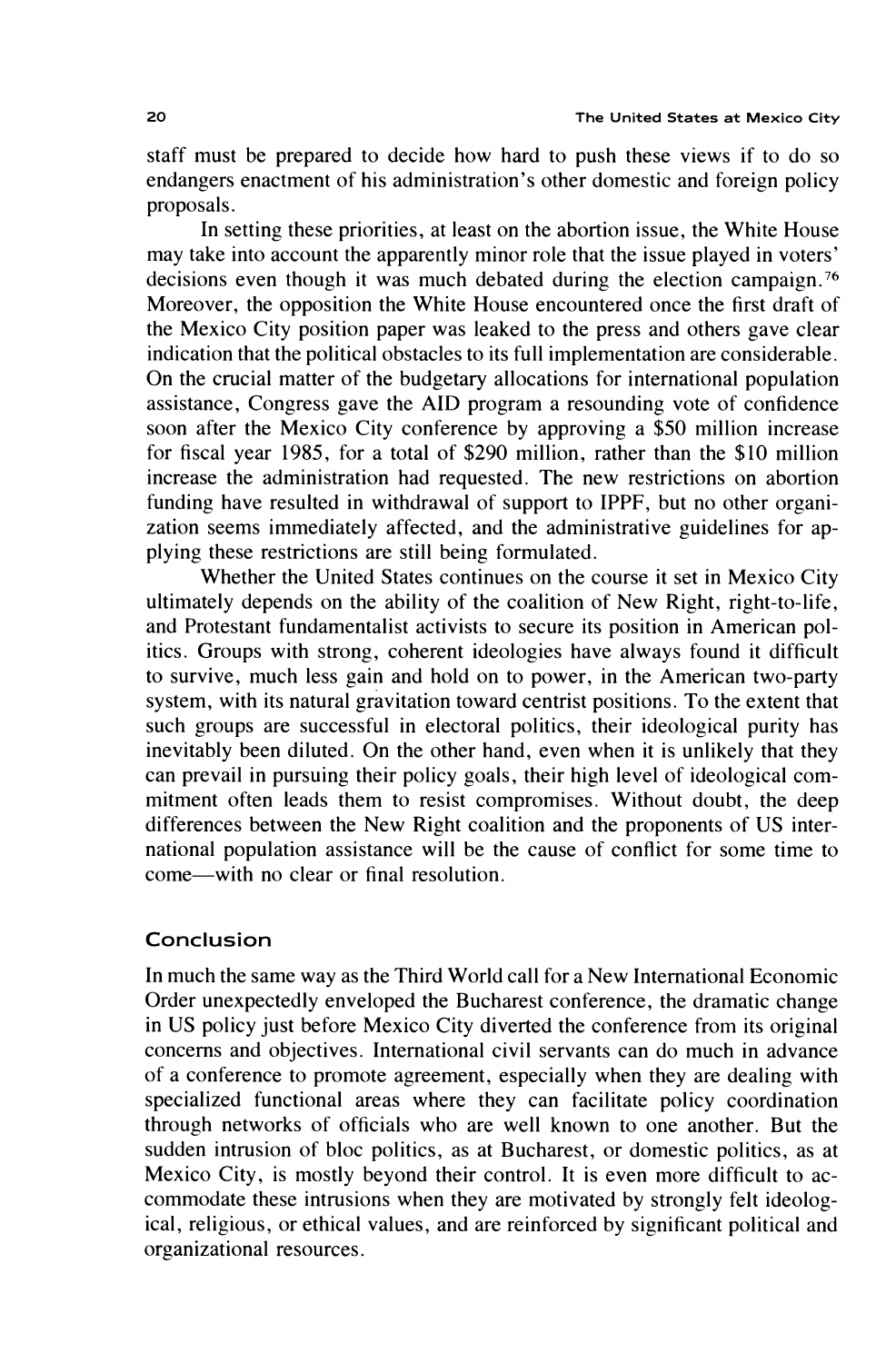Despite the politicization of the proceedings at Mexico City, the conference produced some noteworthy accomplishments. Exchanges at the conference itself, as well as throughout the lengthy preparations, forged new links among governments and international organizations and encouraged additional groups and governments, especially in Africa, to take an interest in population problems. Partly as a consequence of the political controversy, the conference—and the population issues on its agenda—were given a new and heightened visibility. Potentially, the most significant achievement was the consensus on the Declaration and Recommendations reaffirming and extending the 1974 World Population Plan of Action. While the conference in Bucharest had been even more conflict-ridden than its successor in Mexico City, the 1974 Plan nevertheless became a document of enduring value, which governments, international agencies, and activists could use to legitimize population, family planning, and related programs throughout the Third World. Members of the international population community seem to feel that the consensus of Mexico City provides them with an even stronger mandate.<sup>77</sup>

Beyond acquiescence by governments to a common set of recommendations, UN officials had a much more ambitious goal at Mexico City-to revitalize the international population movement. In recent years, the movement has lost much of the dynamism and excitement that was previously apparent. Organizations that were at the forefront have been less vigorous in promoting and assisting population activities in developing countries—including the World Bank, the Swedish International Development Authority, and the Ford Foundation. The US Agency for International Development, while still a leader, has had to cope with new legislative and bureaucratic constraints. Contributions to the UN Fund for Population Activities have been leveling off, as has overall international population assistance.<sup>78</sup> While it is premature to assess the impact of the conference on the agencies of the "international population system," Mexico City may have achieved at least part of its purpose, as it appears that participants from donor countries and developing countries alike departed with a renewed commitment to strengthening population policies and programs.

Paradoxically, the United States may have inadvertently contributed to this renewal. Conflict tends to generate interest in an issue and, for those who find themselves on the same side of the struggle, promotes a spirit of unity. But even more important, by relinguishing the tutelary role it once played, the United States made it clear that what countries do about their population problems is a matter of their own choosing and made it incumbent on other governments and international agencies to assume greater responsibility themselves for making hard choices. On the other hand, the abrupt changes in US policy and the premises behind it are likely to diminish US credibility and create confusion. Such confusion will undoubtedly be harmful at a time when other donor governments and international agencies are still attempting to gain wider acceptance for the propositions that rapid population growth impedes development and that governments in developing countries should encourage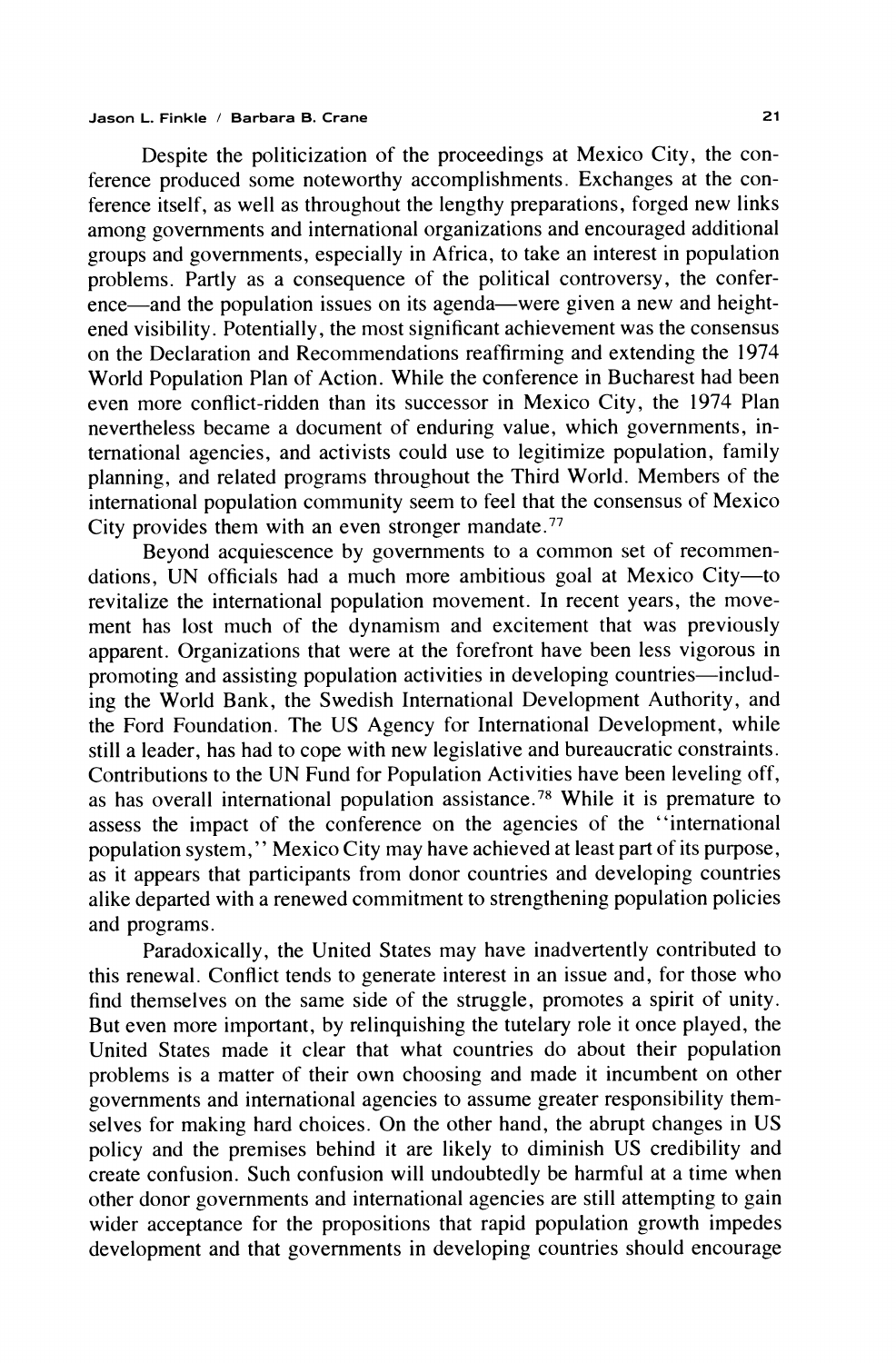individuals and couples to avail themselves of a full range of family planning services, including sterilization and abortion.

Aside from signaling to other nations that the United States may abdicate its leadership role in population policy formulation, the US position at Mexico City also raised doubts about whether the United States would continue to allocate substantial financial resources to population activities. These doubts arise at a time when a World Bank analysis suggests that the current level of population assistance needs to be quadrupled.<sup>79</sup> Although the US Congress greatly increased funds for population programs in FY1985, it is uncertain whether it will continue to be as supportive in the absence of encouragement from the Executive Branch. Moreover, if political considerations and conflict begin to affect organizational and management aspects of the AID population assistance program that are mostly beyond the reach of Congress, the ability of the program's professional staff to provide technical guidance and adapt to the needs of individual countries will be weakened—at a time when these needs are becoming increasingly varied and complex.

The Mexico City conference demonstrated that the international population system has the will and capacity to survive and move ahead. Without active cooperation and leadership from the US government, however, it will be a different system: it will be a system deficient in the resources, expertise, and drive that are essential to its long-run effectiveness.

## **Notes**

The authors attended the Mexico City conference as observers. This analysis is based on extensive interviews with participants both during and after the conference as well as in the years preceding. We wish to thank the interview respondents for sharing their thoughts and ideas with us. We are grateful to the Compton Foundation for its support, which made this study possible. Finally, we wish to thank Jane Hutchings and Amy Sheon for their assistance, and our colleagues Alison McIntosh and Gayl Ness for their comments.

1 For an analysis of the political dynamics of the 1974 conference, see Jason L. Finkle and Barbara B. Crane, "The politics of Bucharest: Population, development, and the New International Economic Order," Population and Development Review 1, no. 1 (September 1975):  $87-114$ . A review of the Bucharest conference is also contained in W. Parker Mauldin, Nazli Choucri, Frank W. Notestein, and Michael Teitelbaum, "A report on Bucharest," Studies in Family Planning 5, no. 12 (December 1974): 357-395.

2 See the World Population Plan of Action, reprinted in Population and Development Review 1, no. 1 (September 1975): 163-181.

3 See UN Economic and Social Council Resolution 1981/87.

4 The draft Recommendations for the Mexico City conference are contained in United Nations, Report of the Preparatory Committee for the International Conference on Population, 1984, on its resumed session (New York: UN Doc. E/1984/28/Add.1, 28 March 1984), pp. 5-36. The final Recommendations appear in United Nations, Report of the International Conference on Population, 1984, Mexico City, 6-14 August 1984 (New York: UN Doc. E/CONF.76/19, 1984), pp. 8-40.

5 United Nations, Report of the International Conference on Population, cited in note 4, pp. 23–24. Recommendation 25 states: "Governments should, as a matter of urgency, make universally available information, education and the means to assist couples and individuals to achieve their desired number of children. Family planning information, edu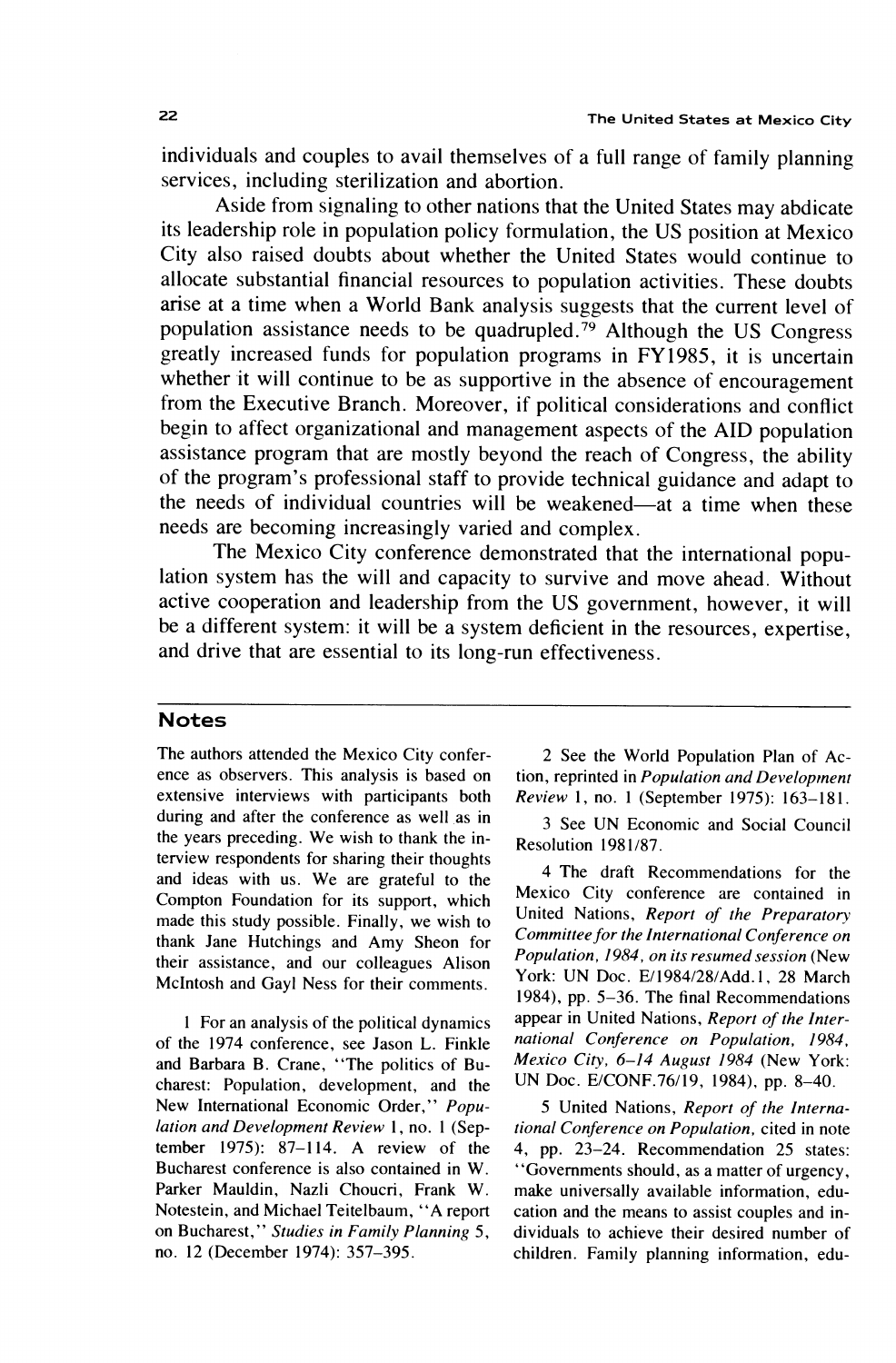cation and means should include all medically approved and appropriate methods of family planning, including natural family planning, to ensure a voluntary and free choice in accordance with changing individual and cultural values. Particular attention should be given to those segments of the population which are most vulnerable and difficult to reach." (The comparable passage in Recommendation 29 (b) of the 1974 Plan "recommended that all countries . . . encourage appropriate education concerning responsible parenthood and make available to persons who so desire advice and means of achieving it.")

6 The Declaration also appears in United Nations, Report of the International Conference on Population, cited in note 4, pp. 2-5. The full texts of the Declaration and of the Recommendations were reproduced in Population and Development Review 10, no. 4 (December 1984): 755-782.

7 See Policy Statement of the United States of America at the United Nations International Conference on Population. The text of the statement is reproduced in Population and Development Review 10, no. 3 (September 1984): 574-579.

8 UN General Assembly Resolution 3201  $(S-VI)$  and 3202  $(S-VI)$ .

9 See Stephan Haggard and Chung-in Moon, "The South Korean State in the international economy: Liberal, dependent, or mercantile?," in John Ruggie (ed.), The Antinomies of Interdependence (New York: Columbia University Press, 1983), pp. 160-165.

10 Fred T. Sai, "The population factor in Africa's development dilemma," Science 226 (16 November 1984): 801-805.

11 See United Nations, Economic Commission for Africa, Kilimanjaro Programme of Action on Population (New York: UN Doc. ST/ECA/POP/1, 1984), p. 7. This document includes Resolution 506 (XIX) adopted by the ECA Conference of Ministers in Addis Ababa in May 1984. Fred Sai also provides a reminder that obstacles to translating these policy statements into action are manifold: "Apart from Mauritius, no African country has a family planning program that is really reaching the people and that can make a demographic impact in the next decade or so." He proposes a

"careful international campaign" to increase African leaders' concern about population growth rates (Sai, cited in note 10, p. 805).

12 See Shen Guoxiang, "A brief introduction to China's family planning programme" (Mexico City: Chinese delegation, mimeo., August 1984).

13 During the conference, China nevertheless felt compelled to criticize the United States for seeking to impose its economic system on others. New York Times, 11 August 1984, p. 3.

14 Shen Guoxiang, cited in note 12, p. 6.

15 See excerpts from a speech on population issues by Algerian President Boumediène in Population and Development Review 4, no. 2 (June 1978): 372–373. The change in the Brazilian perspective was highlighted in an article in the New York Times, 28 July 1984.

16 As specified by the UN Economic and Social Council in its resolution authorizing the conference, UNFPA's Executive Director, Rafael Salas, served as Secretary-General of the conference, and the Director of the UN Population Division, Léon Tabah, later succeeded by Sankar Menon, served as Deputy Secretary-General. See UN Economic and Social Council Resolution 1981/87.

17 See United Nations, Department of Public Information, "International Conference on Population-1984" (New York: UN Doc. DESI FACTS 84/3, June 1984).

18 For an overview of the decision to hold the Mexico City conference and the preparations for it, see Donald F. Heisel, "The road to Mexico City: Preparation for the 1984 International Conference," Managing International Development 1 (September/October 1984): 23-44.

19 UN Economic and Social Council Resolution 1981/87.

20 See Léon Tabah, "Preparations for the 1984 International Conference on Population," Population and Development Review 10, no. 1 (March 1984): 81-86. The groups met in various locations for four days each in early 1983. Their recommendations were submitted to the Preparatory Committee in the form of reports prepared by the secretariat (UN Doc. E/CONF.76/PC/6,7,8,9). The proceedings and background papers of the groups were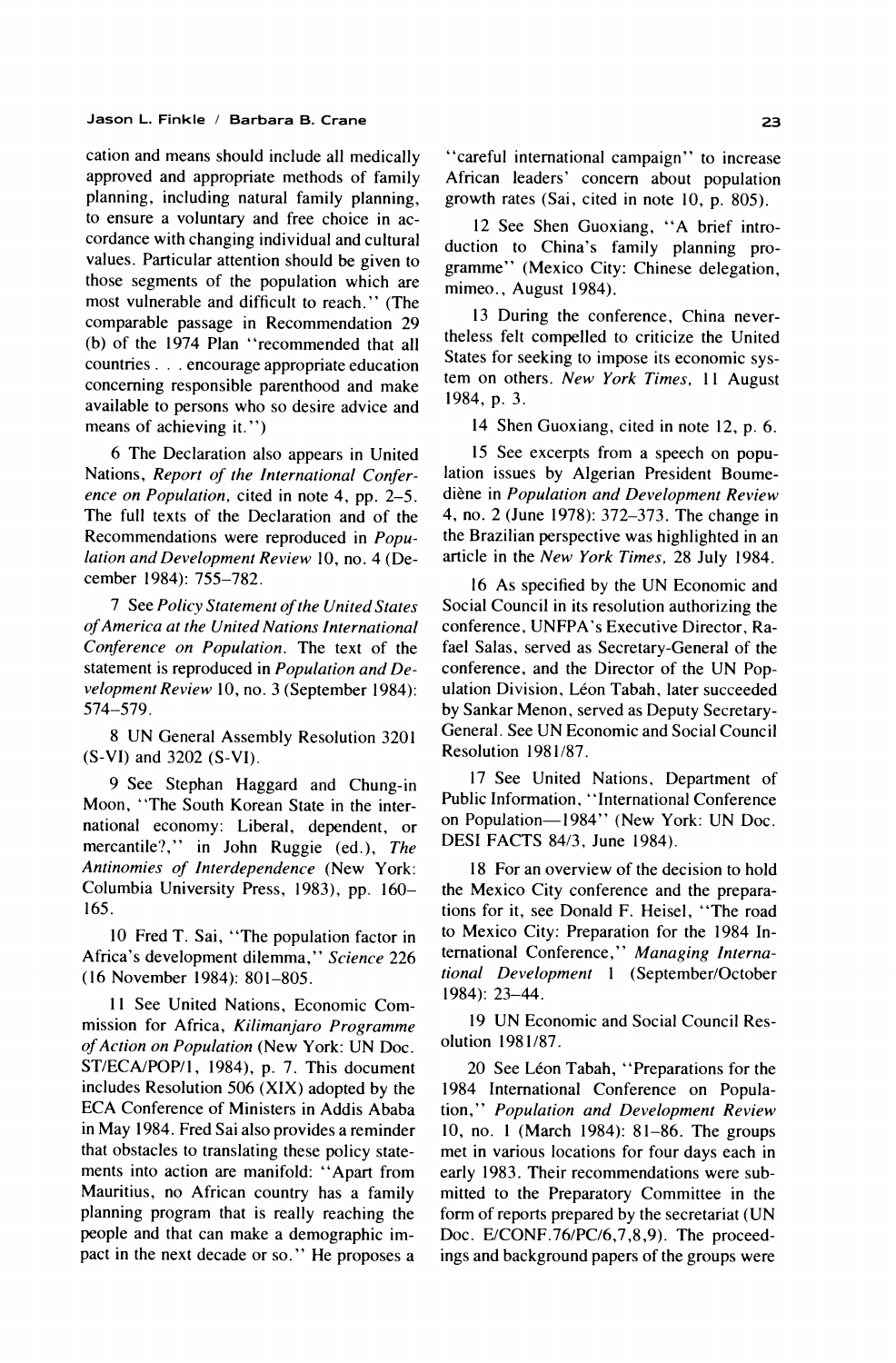subsequently published and made available at the conference, although they were not part of the basic conference documentation.

21 See United Nations, Recommendations of the regional economic commissions for the further implementation of the World Population Plan of Action at the regional level-Report of the Secretary-General (New York: UN Doc. E/CONF.76/6, 20 June 1984).

22 The Secretary-General of the Bucharest conference, Antonio Carillo Flores, was an experienced diplomat but had had little prior experience with population issues in the international arena and was less than fully familiar with the international population network.

23 The Population Commission is an intergovernmental body reporting to the Economic and Social Council; governments usually send demographers or other population specialists as their representatives.

24 Peters D. Willson drew attention to the role of permanent mission delegates in politicizing the Preparatory Committee, in "The 1984 Conference on Population: What will be the issues?," International Family Planning Perspectives 10 (June 1984): 43-48.

25 Dr. Sai, a Ghanaian, previously served in a high-level capacity in the International Planned Parenthood Federation headquarters and chaired the International Conference on Family Planning in the 1980's, a major conclave of the international population community held in Jakarta in 1981. He subsequently became Chairman of the Main Committee at Mexico City and in that role greatly facilitated the movement toward final agreement on the Recommendations at the conference.

26 See United Nations, Report of the Preparatory Committee for the International Conference on Population, 1984 (New York: UN Doc. E/1984/28, 17 February 1984), and Report of the Preparatory Committee for the International Conference on Population, 1984, on its resumed session, cited in note 4.

27 By contrast, the 1974 conference was held in Bucharest, Romania, a socialist state with low fertility and a pronatalist policy.

28 Great Britain, France, West Germany, Sweden, and Norway were some of the Western governments that did not offer amendments.

Among those who did-e.g., Australia, the Netherlands, Canada, Japan, and Italythe concerns in the amendments related mainly to the status of women, aging, adolescent pregnancy, and human rights aspects of family planning.

29 No single category of officials dominated among the delegations, which included representation from parliaments and foreign ministries; development planning and aid ministries; social welfare, domestic affairs, and immigration ministries; health ministries; and family planning, demographic, and statistical agencies.

30 For an early account of the US role in international population assistance, see Phyllis T. Piotrow, World Population Crisis: The United States Response (New York: Praeger Publishers, 1973). See also Margaret Wolfson, Profiles in Population Assistance: A Comparative Review of the Principal Donor Agencies (Paris: Organization for Economic Cooperation and Development, 1983), pp. 133–154. For a more critical view, see Donald Warwick, Bitter Pills: Population Policies and their Implementation in Eight Developing Countries (Cambridge: Cambridge University Press, 1982).

31 The Preparatory Committee did not reach agreement on a draft text for Recommendation 5, but the version preferred by the Soviet Union stated in part: ". . . Governments and international organizations are urged to accord the highest priority to fostering international relations and to redirecting resources through implementation of measures of disarmament from military purposes to programmes in the social and economic spheres." The proposed text for Recommendation 34, as agreed in the Preparatory Committee, stated: "Population distribution policies must be consistent with such international instruments as the Geneva Convention relative to the Protection of Civilian Persons in Time of War (1949). wherein article 49 prohibits individual or mass forcible transfers from an occupied territory and forbids the occupier from transferring parts of its own civilian population into the territory it occupies. Furthermore, the establishment of settlements in territories occupied by force is illegal and condemned by the international community." United Nations, Report of the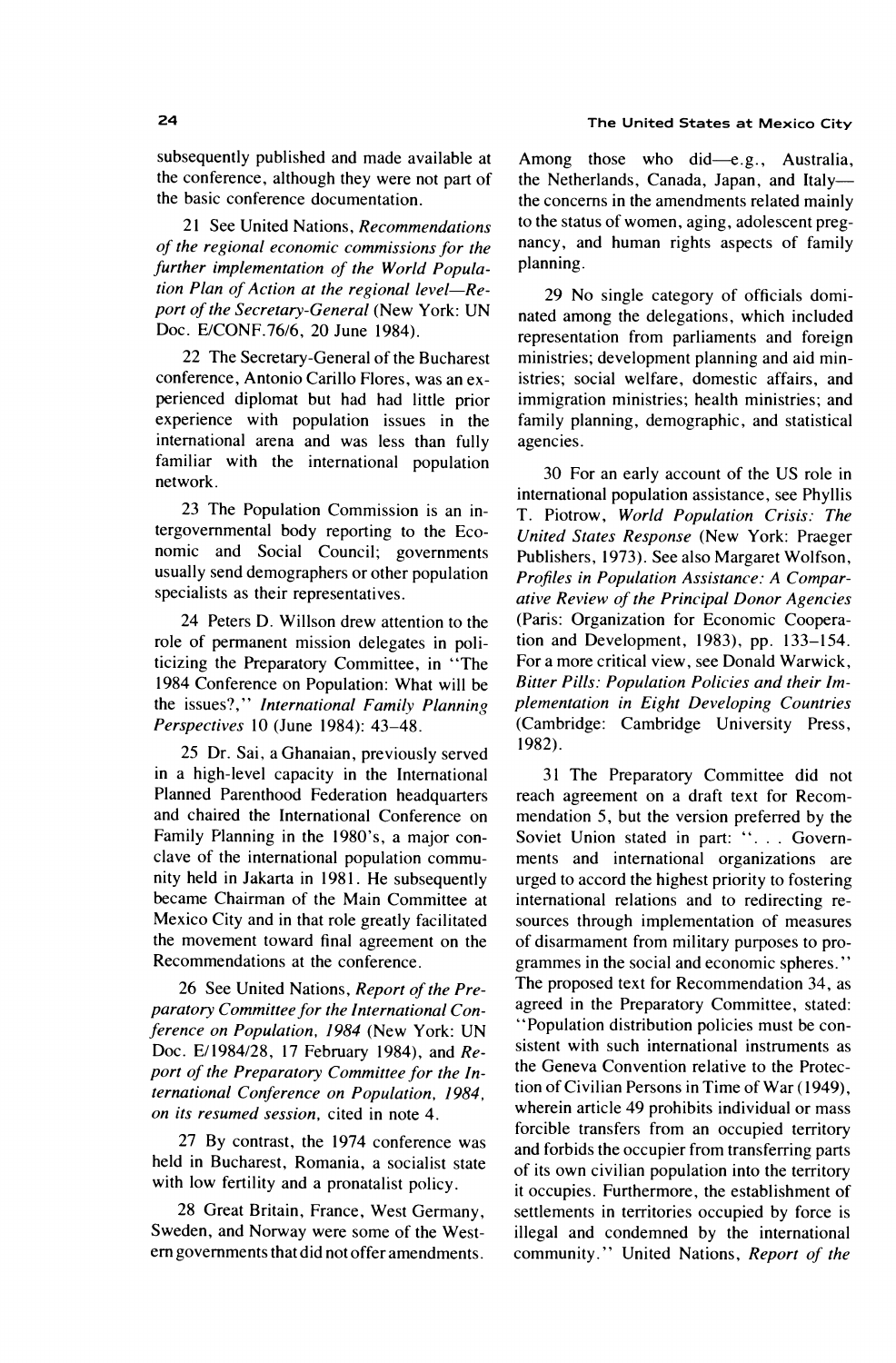Preparatory Committee for the International Conference on Population, 1984, on its resumed session, cited in note 4, p. 13 and p. 22.

32 Paragraph 12 in United Nations, Report of the International Conference on Population, cited in note 4, p. 14.

33 See Proposed amendment to Recommendation 34: Algeria, Egypt, Iraq, Jordan, Lebanon, Saudi Arabia, and Tunisia (Mexico City: UN Doc. E/CONF.76/MC/L.60, 8 August 1984).

34 An American official told the authors that an Arab delegate indicated to him the desire of the Arab countries to reach a compromise on this issue. An Israeli delegate, similarly, conveyed to one of the authors that the draft Recommendation was not particularly distressing, inasmuch as such a statement had become almost a ritual at UN gatherings.

35 In order to justify the change in the US response to draft Recommendation 34 from the Preparatory Committee to the conference, Ambassador Buckley stated in the formal plenary that in agreeing to the draft language on this issue, the US representative to the Preparatory Committee had acted "beyond his area of expertise."

36 See New York Times, 17 Aug 1984, p. A6.

37 Ambassador Buckley's views in this regard are stated in a recent article based on his experience in Mexico City, "All alone at the UN," National Review 36 (14 December 1984): 25-28.

38 Policy Statement of the United States, cited in note 7.

39 These contentions in the US position were grounded primarily in the views of several economists whose writings in the late 1970s and early 1980s gave new intellectual legitimacy and ammunition to critics of population programs. See Julian Simon, The Ultimate Resource (Princeton, N.J.: Princeton University Press, 1981); and P. T. Bauer, Equality, the Third World, and Economic Delusion (Cambridge, Mass.: Harvard University Press, 1981).

40 See United States, Council on Environmental Quality and Department of State, Global 2000 Report to the President, Vols. I, II, and III (Washington, D.C.: US Government Printing Office, 1980).

41 The US delegation prepared and circulated a "data packet" during the conference to help justify its claims that significant progress had been made in fertility, mortality, health, nutrition, education, and income. Critics pointed out that the aggregate data showing gains over a period of two or more decades often blurred important regional and country variations and backsliding on a number of dimensions in recent years. The table in the data packet showing growth in GNP per capita since 1960 indicated that low-income countries stood at \$280 in 1982 and middle-income countries at \$1,520. It omitted the figure of \$11,070 for industrial market economies, a large gap even considering the difficulties in comparing GNP data between economies at different stages of development. The source of these figures was the World Bank, World Development Report 1984 (New York: Oxford University Press, 1984), pp. 218-219. Ironically, the major theme of the World Bank report was the need for stronger policies to reduce rapid population growth. A more complete account of the debate on demographic and economic progress is part of an analysis of the conference undertaken by Deirdre Wulf and Peters D. Willson, "Global politics in Mexico City," Family Planning Perspectives 16 (September/October 1984): 228-232.

42 The policy statement presented by the United States at Mexico City had initially been drafted in the White House rather than in the State Department as would have been normal procedure. Some minor changes in phrasing were made in the final statement, and new sections were added based on the State Department's response to the first draft. The new sections, entitled "Population, development, and economic policies," "Health and humanitarian concerns," and "Technology as a key to development," made explicit US support for voluntary family planning programs as a means of improving "quality of life." In addition, in the second version, the policy on funding abortion activities was clarified so that assistance to national family planning programs that provide abortion would not be cut off but would be channeled through "segregated accounts which cannot be used for abortion." The rationale for treating governments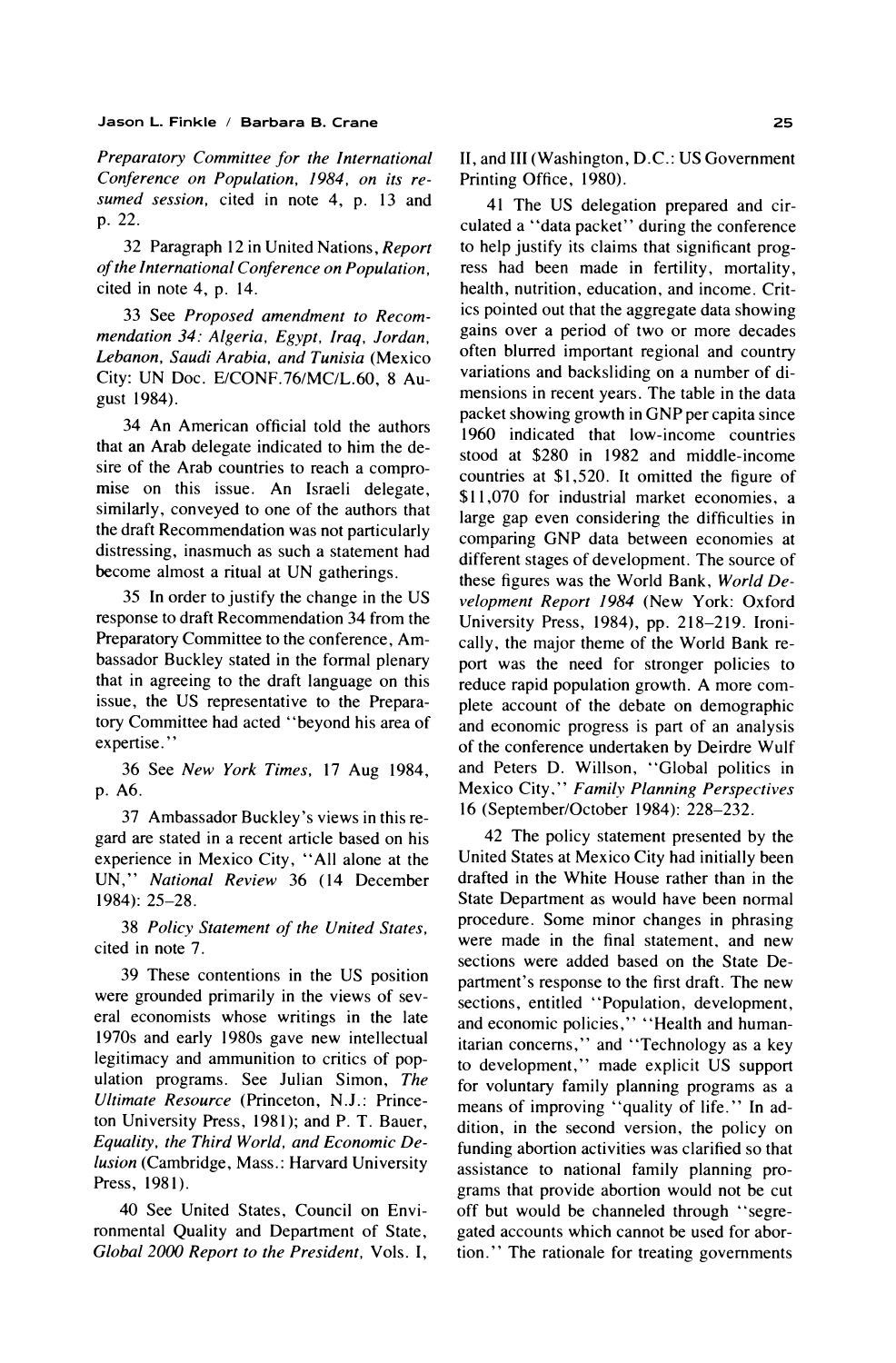### differently from international public or private organizations was that the former, unlike the latter, are sovereign entities.

43 Press conference by the US delegation in Mexico City, 5 August 1984.

44 See the amendments proposed by the United States in UN Docs. E/CONF.76/MC/ L.6, L.20, and L.52.

45 See Paragraph 13 in United Nations, Report of the International Conference on *Population*, cited in note 4, p. 14. See also Recommendation 3, which calls for countries to encourage, "wherever appropriate, entrepreneurial initiatives" in their development policies (ibid., p. 15).

46 See Recommendation 13 (ibid., p. 19).

47 The United States did successfully propose to delete the word "illegal" from draft Recommendation 13, providing for "humane treatment and counseling of women who have had recourse to illegal abortion." The effect of this amendment would be to draw attention away from the health problems of illegal abortions.

48 Wulf and Willson observed that "the U.S. delegation played a remarkably passive role on this issue in the drafting committee once the Holy See had proposed its amendments" ("Global politics in Mexico City," cited in note  $41$ , p. 230).

49 See Recommendation 18 (e) in United Nations, Report of the International Conference on Population, cited in note 4, p. 21.

50 Sweden had supported the original draft language, which referred to women who have recourse to *illegal* abortion. It argued that "a major step towards the elimination of illegal abortions is to provide all women in the world with access to legal and safe abortions" (ibid., p. 21).

51 The legal and political status of abortion worldwide is well summarized in Henry P. David, "Abortion: Its prevalence, correlates, and costs," in R. A. Bulatao and R. D. Lee (eds.), Determinants of Fertility in Developing Countries: A Summary of Knowledge (Washington, D.C.: National Academy Press, 1983), pp. 684-686.

52 In a recent issue of a periodical edited by William F. Buckley, Jr., a leading American Catholic conservative, an editorial indi-

#### The United States at Mexico City

cates that the Pope is "attempting to deal with the demoralization of his Church that was an unintended consequence of Vatican II." The editorial draws a parallel between the Pope and Jerry Falwell, a Protestant fundamentalist leader in the United States. See "Reflections on Fundamentalism," National Review 36 (14 December 1984): 17. The current views of the Church are well reflected in the Holy See, Charter of the Rights of the Family-Presented by the Holy See to all Persons, Institutions, and Authorities Concerned with the Mission of the Family in Today's World, 22 October 1983 (Rome: Vatican Polyglot Press, 1983). This document was circulated by the delegation of the Holy See at the Mexico City conference, along with a statement by Pope John Paul II in which he declared that contraceptive programs "have increased sexual permissiveness and promoted irresponsible conduct," and from such programs "a transition has in fact often been made to the practice of sterilization and abortion, financed by governments and international organizations." Address of Pope John Paul II to Dr. Rafael M. Salas, Vatican City, June 7, 1984 (Washington, D.C.: National Conference of Catholic Bishops Committee for Pro-Life Activities, 1984), p. 3. See also "Text of the intervention of the Holy See's delegation, Bishop Jan Schotte, at the United Nations International Conference on Population, Mexico City, 6-13 August 1984" (Mexico City: Holy See, mimeo., August  $1984.$ 

53 James Buckley, "All alone at the UN," cited in note 37.

54 Fred T. Sai, "A tremendous success," Populi, vol 11, no. 4 (1984), p. 24.

55 Wulf and Willson also draw attention to this problem of interpretation: "In the past, the Reagan Administration has indicated that mere reference to abortion constitutes 'promotion.' Family planning providers, on the other hand, would probably argue that the 'promotion' of abortion involves encouraging its practice in place of or in preference to contraception." "Global politics in Mexico City," cited in note 41, p. 231.

56 An official policy paper issued by the Agency for International Development indicates that coordinating provision of family planning services with policies and programs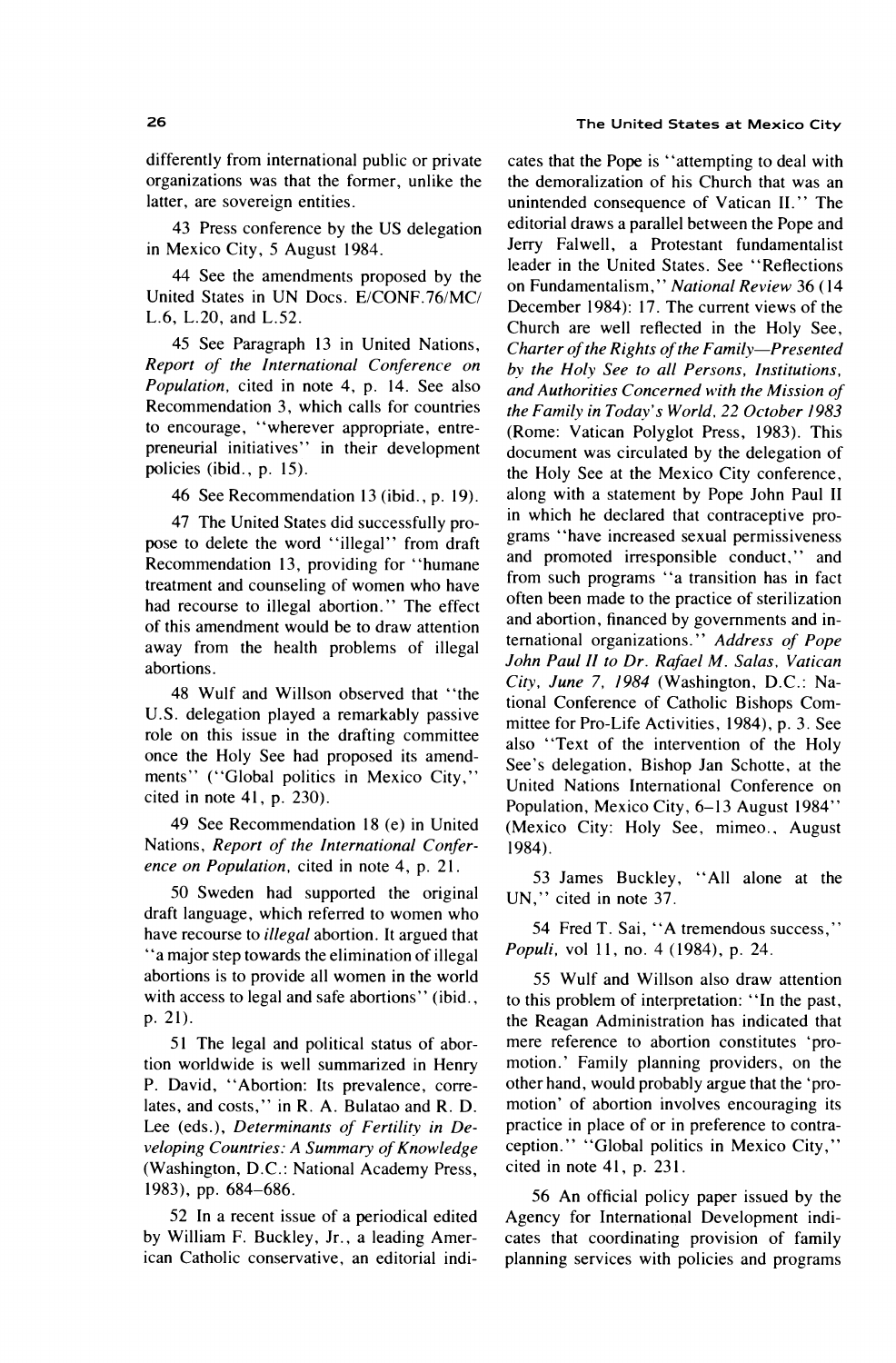to broaden women's access to education and employment is among the "basic premises of US population assistance." See United States, Agency for International Development, A.I.D. Policy Paper: Population Assistance (Washington, D.C.: Agency for International Development, September 1982), p. 5. Also see "United States population assistance policy," Population and Development Review 9, no. 1 (March 1983): 185-192.

57 See Kristin Luker, Abortion and the Politics of Motherhood (Berkeley, CA: University of California Press, 1984), pp. 228-236.

58 See Section B of the Recommendations on the role and status of women, in United Nations, Report of the International Conference on Population, cited in note 4, pp. 16-17. Efforts to strengthen the Recommendations in this area were spearheaded by the delegate from Zimbabwe, aided by official delegates from other countries and an active caucus of female nongovernmental participants from both Western and Third World countries.

59 According to one tabulation, 245 editorials opposed to the official US position appeared between June and September, with only 37 supportive and 20 mixed. See "Summary of editorial opinion on population" (Washington, D.C.: Population Crisis Committee,  $mimeo., n. d.).$ 

60 A statement prepared by Michael S. Teitelbaum, Chairman of the Public Affairs Committee of the PAA, commented that the author of the draft paper was "either unaware of 50 years of demographic research, or deliberately ignored it." See statement for the "Congressional briefing on White House population position paper" (Washington, D.C.: Population Association of America, mimeo., 27 June 1984), p. 1.

61 Among the organizations represented were Family Planning International Assistance/Planned Parenthood Federation of America, the Ford Foundation, the Population Council, the Population Crisis Committee, the Population Institute, and the Rockefeller Foundation.

62 The survey indicated that 83 percent of the American people saw high population growth rates as a hindrance to economic development and 57 percent supported US assistance to countries for reducing population growth rates. Only 24 percent felt that US family planning assistance should be withheld from countries where abortion is legal. See Sheldon J. Segal, "US population assistance to developing countries: Gallup Survey findings, July 9-15, 1984" (New York: The Rockefeller Foundation, mimeo., 3 August 1984).

63 Press conference of members of the US Congress, Mexico City, 11 August 1984.

64 See United States, Department of State, "US international population policy and the Reagan Administration" (Washington, D.C.: State Department, mimeo., June 1984). Pertinent statements from the summits in Ottawa and Versailles and from the message to the Western Hemisphere Parliamentarians are reproduced in the following issues of Population and Development Review: 7, no. 4 (December 1981): 726; 8, no. 3 (September 1982): 639; 9, no. 1 (March 1983): 193.

65 A typical statement along these lines was that in a speech prepared by Richard Benedick, in the spring of 1984, just before the new US position was announced: "The United States Government's concern about demographic developments is based on our traditional respect for human dignity and on our interest in worldwide economic development and political stability. The changes and imbalances being brought into play by unprecedented population growth in many countries are contributing to an increased potential for political instability, social unrest, extremism, mass migrations, and possible international conflicts over scarce land or resources." The speech, "World population growth and economic development," appeared in a publication of the Los Angeles World Affairs Council, World Affairs Journal 3 (Summer 1984):  $38 - 44$ .

66 They also reportedly threatened to oppose the administration's proposals for Central America unless AID stopped supporting population programs in the region. Rowland Evans and Robert Novak, "US-sponsored sterilizations," The Washington Post, 22 February 1984.

67 See Connie Paige, The Right to Lifers: Who They Are, How They Operate, Where They Get Their Money (New York: Simon and Schuster, 1983), p. 119.